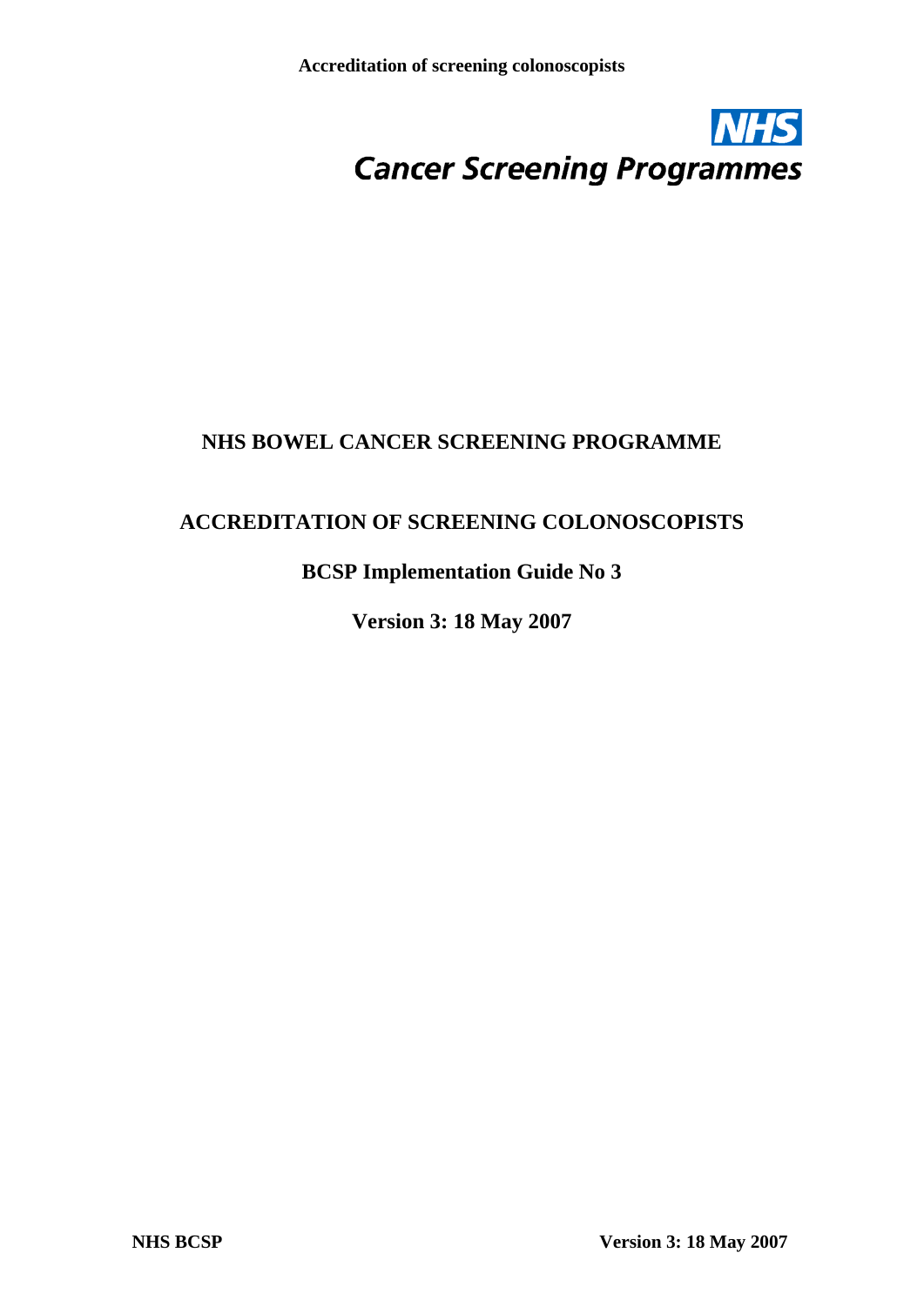## **CONTENTS**

- 1. INTRODUCTION
- 2. ACCREDITATION PANEL
- 3. SELECTION AND TRAINING OF ASSESSORS
- 4. APPLICATIONS FOR SCREENING ACCREDITATION
- 5. ACCREDITATION ASSESSMENT PROCESS
- 6. CRITERIA FOR CONTINUED ACCREDITATION
- 7. ASSESSMENT CENTRES AND ENQUIRIES

# BIBLIOGRAPHY

- APPENDIX 1 ACCREDITATION PANEL
- APPENDIX 2 SELECTION AND TRAINING OF ASSESSORS
- APPENDIX 3 BRIEFING AND INSTRUCTIONS FOR ASSESSORS
- APPENDIX 4 APPLICATION FORM
- APPENDIX 5 ADVICE TO CANDIDATES
- APPENDIX 6 DOPS FORM
- APPENDIX 7 GRADE DESCRIPTORS FOR DOPS
- APPENDIX 8 DOPS FEEDBACK FORM
- APPENDIX 9 CONTINUED ACCREDITATION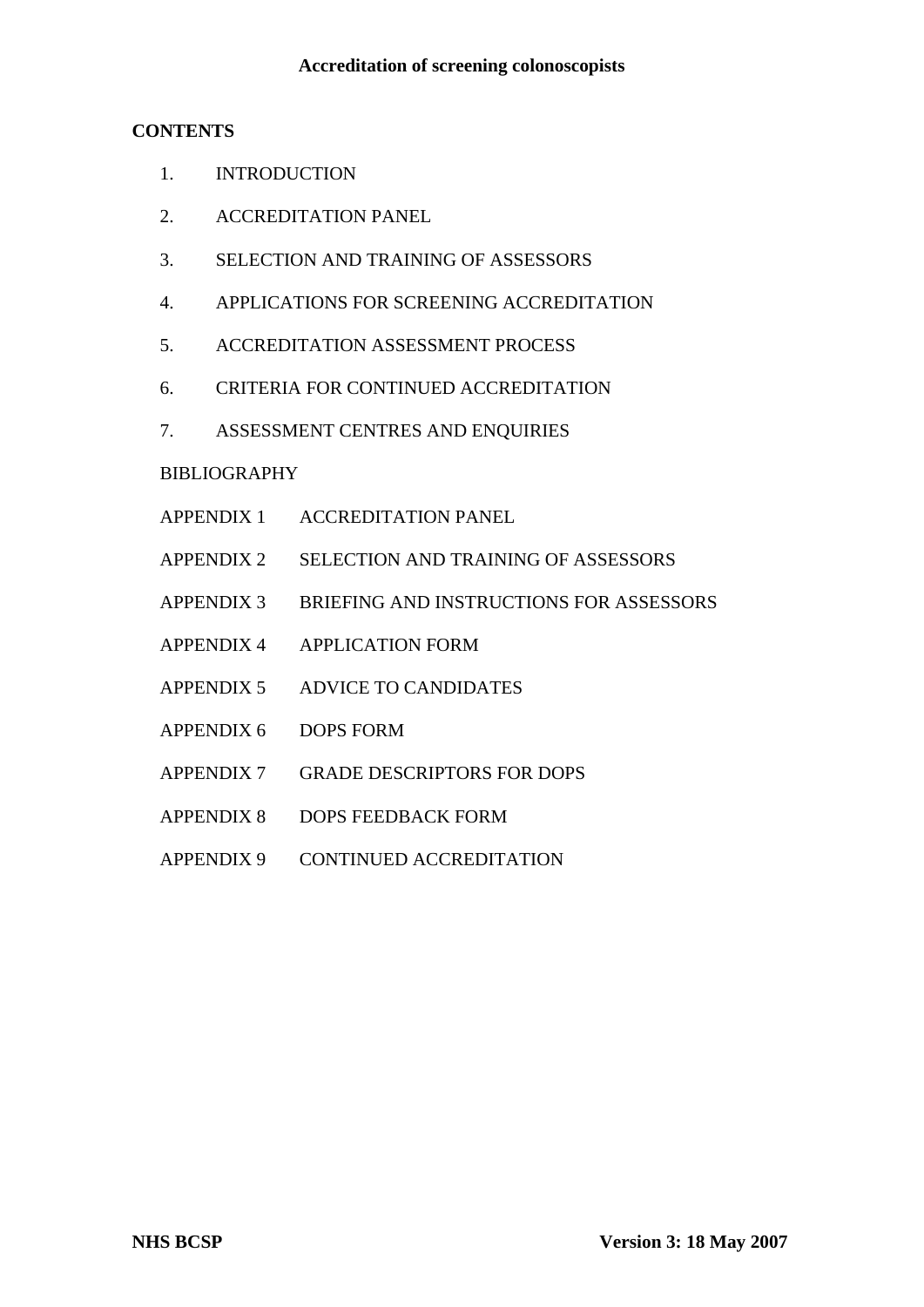## **1. INTRODUCTION**

The NHS Bowel Cancer Screening Programme (NHS BCSP) is being implemented over a 3 year period and the aim is to recruit up to 200 expert colonoscopists to carry out the 30,000 extra colonoscopies required to fulfil the programme. Given the known variability in colonoscopic skills, strict criteria for the accreditation of screening endoscopists have been developed to minimise the risks of complications and inaccurate and incomplete examinations.

There are several advantages of this accreditation process, both to the unit and the individual endoscopists involved. Accreditation is an essential part of the preparations for the implementation of screening locally. It also provides an opportunity to demonstrate high level colonoscopic skills, and to improve the local endoscopy service. In addition it will help those clinicians who wish to teach colonoscopy, locally or on courses. The accreditation process, which leads to the NHS Bowel Cancer Screening Programme certificate is shown in Figure 1.

# **2. ACCREDITATION PANEL**

An Accreditation Panel will advise the NHS BCSP on the process of assessment and accreditation and assure the quality of the process. Terms of reference for the Panel are given in Appendix 1.

## **3. SELECTION AND TRAINING OF ASSESSORS**

Details of the selection criteria and training requirements for assessors are given in Appendix 2. Briefing and instructions for assessors are given in Appendix 3.

## **4. APPLICATIONS FOR SCREENING ACCREDITATION**

Applications for screening accreditation will be invited based on the following criteria. An example application form is shown in Appendix 4.

1. Applicants must be attached to a screening centre which has received approval to commence bowel cancer screening on an agreed date.

2. Preference will be given to applicants carrying out more than 200 examinations per annum but a threshold level of 150 examinations in the 12 months prior to accreditation will be necessary. Documentation must be supplied, but it will be expected that a proportion of these examinations will be done by SpRs and others under the supervision of the applicant, and in private practice. Applicants must also have a minimum lifetime colonoscopy experience of 1000 examinations.

3. Applicants should have a documented unadjusted completion rate on an intention to treat basis of 90% or greater over the preceding year. This will include patients with bowel resection, but patients with incomplete examinations due to obstructing lesions or faecal obstruction will count as failures. Documentation on the complication rate of this series (which should include vasovagal attacks, bleeding problems, unplanned admissions and use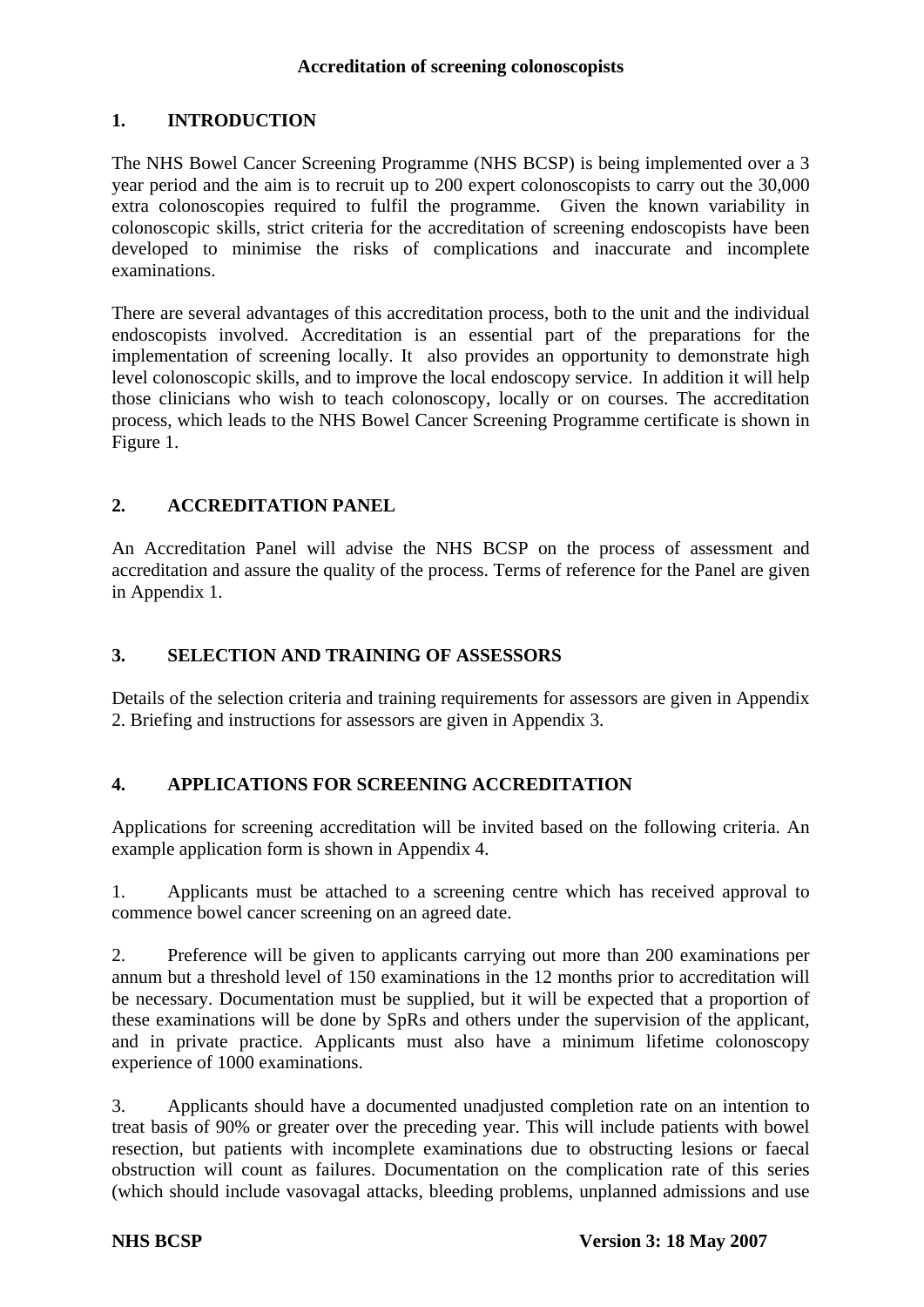of reversal agents) will also be required. The audit should be verified and signed off by the Endoscopy Unit Sister or Manager and a consultant colleague/ clinical director/ medical director, both of whom should have been offered inspection of the raw data.

4. Applications will be accepted on the understanding that, if successful, the applicant will commence screening colonoscopies within six months of accreditation.

5. Applicants should be aware that their application confirms their intention to undertake 150 or more screening colonoscopies, and to continue to submit quality monitoring data on at least an annual basis.

6. Applicants must be fully registered with the GMC or appropriate professional body and be in good standing.

## **5. ACCREDITATION ASSESSMENT PROCESS**

## *5.1 Acceptance of applications*

Applications will be screened by the Accreditation Panel Secretary, and those that meet the six criteria outlined above will be invited for further assessment at one of four centres. Any applications that fall outside the criteria will be referred back to the candidate. In ambiguous cases, the application will be referred to the panel for review.

## *5.2 Written assessment*

The assessment include a one hour multiple choice questionnaire (MCQ), of 30 questions based largely on lesion recognition and management. A list of topics is included in Appendix 5. Sources of reading for candidates to prepare for the written assessment are given in the Bibliography.

## *5.3 Direct observation of procedural skills*

The written assessment will be followed by a direct observation of procedural skills (DOPS) examination over two consecutive cases. The DOPS will be supervised by a minimum of two trained assessors, who will both be present in the endoscopy room. The candidate will be offered the facility of viewing the magnetic imager but are under no obligation whatsoever to do so. They should be advised that, if they are not used to viewing the image, it may be counterproductive. The assessors may still wish to view the images to aid analysis and feedback. The candidate will be assessed taking consent, giving sedation, inserting to the caecum, examining during withdrawal, applying any appropriate therapy, and discussing results and management with the patient. Any information leaflets that the patient has received should be made available to the candidate. The pre–endoscopy patient documentation (endoscopy checklist) containing past medical and medication history and allergies should be made available to the candidate.

The DOPS assessment will be conducted according to defined criteria, and the assessors will make a decision as to whether the candidate either:

• meets the criteria

or

• does not yet meet the criteria / needs further development.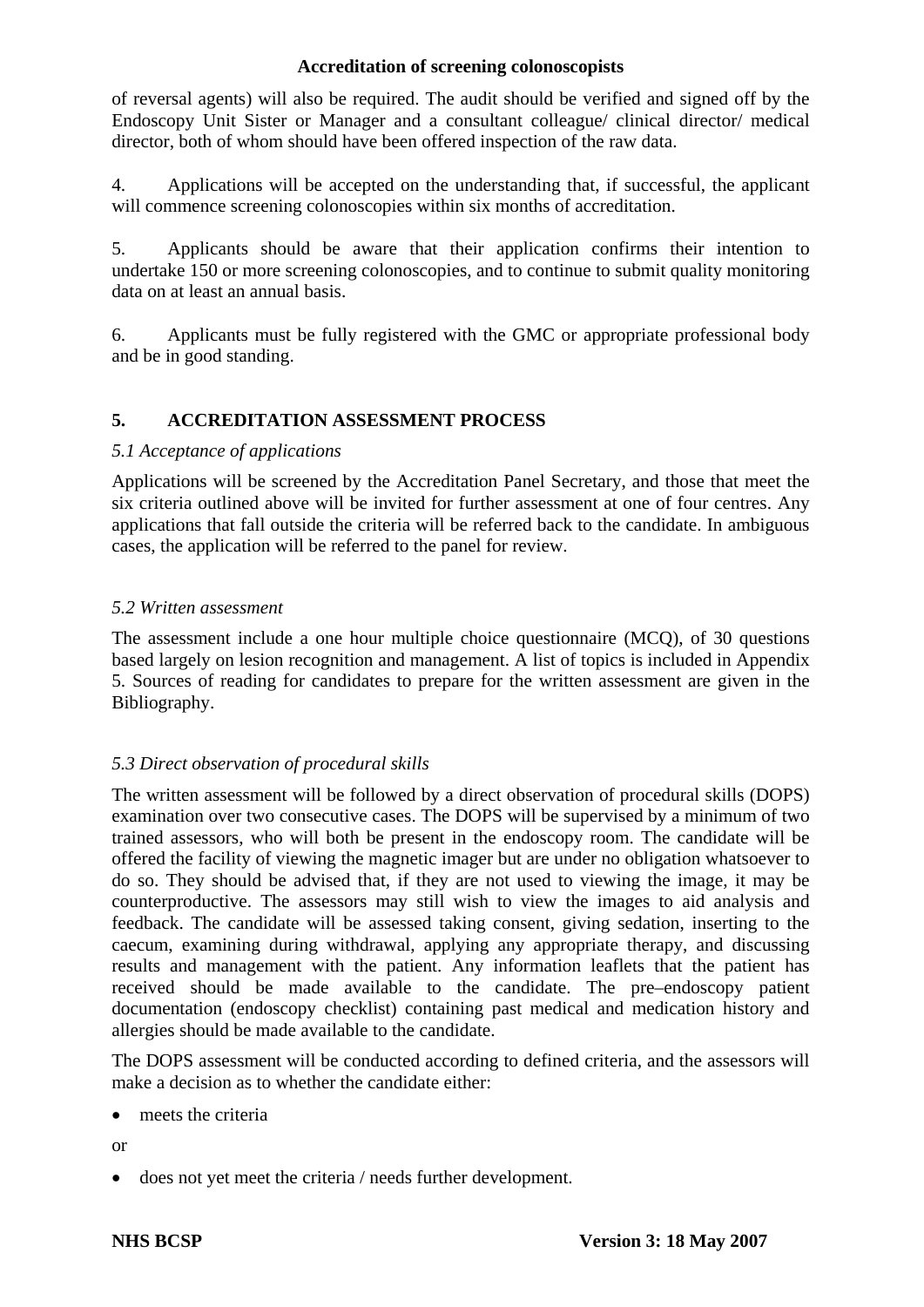To guide assessors, the DOPS assessment form is divided into four domains. These four domains are Assessment, Consent & Communication; Safety & Sedation; Endoscopic Skills; Diagnostic & Therapeutic Ability. There is an outline of each domain on the assessment form shown at Appendix 6. In each domain, there are sub-domains for discrete areas of practice. Grade descriptors outlining the levels of achievement representing each of the four  $(4,3,2,1)$ levels are given in Appendix 7. Assessors will grade candidates against the criteria, and then use their gradings to inform their final decision that the candidate currently meets or does not yet meet the criteria.

The DOPS assessment lasts 45 minutes, including consent which should take no more than 5 minutes. The caecum should have been reached after 30 minutes – if not, an assessor may take over. At 45 minutes the assessment ends whatever the circumstances, and an assessor will complete the case. If there is an unexpected burden of pathology to deal with, but the candidate is proceeding satisfactorily, the assessment may be extended at the assessors' discretion.

Because colonoscopies vary considerably in difficulty and are unpredictable, completing all cases to the caecum is not required. Terminal ileal intubation is not a pre-requisite for successful completion. Candidates may be allowed to miss small( $\leq 5$ mm) polyps and still meet the criteria for screening. Candidates should however mention any lesions that they have seen but are leaving alone. The degree of difficulty of each case will be recorded and taken into account by the assessors

In difficult cases, the candidate may ask for assistance and use that particular procedure as a learning experience. This would not automatically result in a candidate "not yet meeting the criteria" (the assessors may also not be able to fully complete the procedure). Rarely, the assessors may suspend the assessment if in their joint view the assessment is endangering the patient. This automatically means that the candidate does not yet meet the criteria. This policy will be reinforced to candidates prior to the assessment. In the unlikely event of a case where the two assessors have serious concerns about the competence of the colonoscopist, the assessors will communicate these concerns to the candidate. The assessors may feel that they are professionally obliged to inform the candidate's Trust medical director in confidence immediately. Notwithstanding any immediate action taken, a full report will be made to the Accreditation Panel, who will confidentially forward any recommendations for further training to the candidate's Trust medical director.

### *5.4 Feedback to candidates*

At the end of the assessment the assessors will complete the DOPS assessment form (Appendix 6). They will also record written feedback on specific areas of good practice and on areas for further training and development. The DOPS feedback form is at Appendix 8. The assessment results and feedback will be communicated to the candidates at the time in private, taking a maximum of 10 minutes. The results will be forwarded to the Accreditation Panel for formal ratification. The usual outcome will be that the assessors recommend to the Panel that the candidates be either accredited, or, occasionally, that there is a period of further endoscopic professional development and that the candidate has a further assessment. This will be with two different assessors.

## *5.5 Accreditation Panel*

Once all elements of the assessment are complete, the results will be assembled by the Panel Secretary, and the panel convened. This may be in conference in person, or by video, telephone, or electronic link. The panel will formally review the three elements of the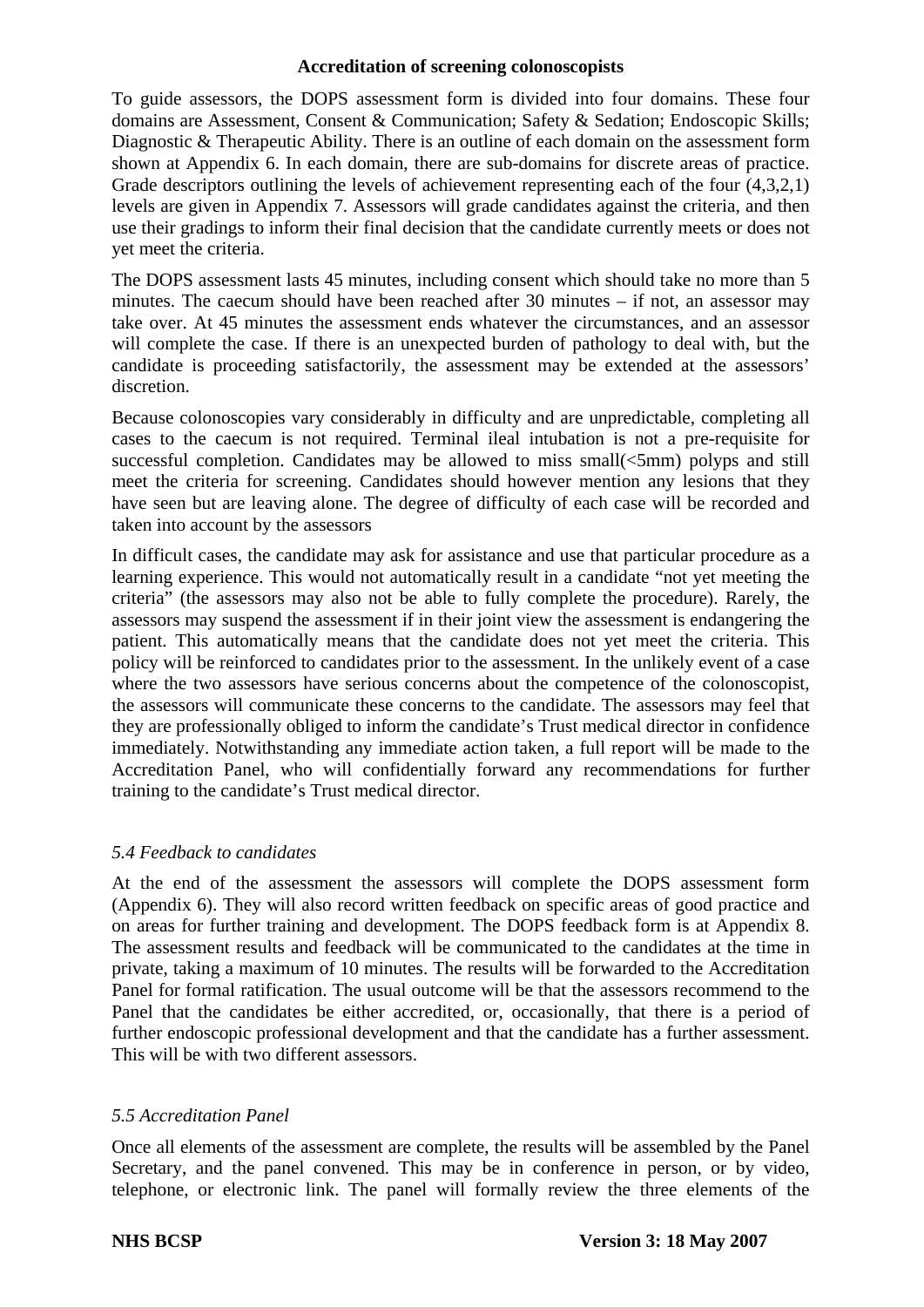accreditation process. If all the criteria are met the Panel will recommend to the NHS BCSP that the candidate be formally accredited. The national office of the NHS BCSP will inform the candidate by letter and issue a certificate of accreditation. If the criteria are not fully met, the Panel will make appropriate recommendations to the BCSP with respect to feedback and further developmental suggestions and training needs. Candidates may dispute the process of assessment, but not the judgement of the Panel.

## **6. CRITERIA FOR CONTINUED ACCREDITATION**

The status of accredited screening colonoscopists will be reviewed by the Accreditation Panel on an annual basis. Accreditation will be renewed if the following criteria are met:

- to undertake a minimum of 150 screening colonoscopies per annum
- to submit quality monitoring data on an annual basis, and to continue to meet the application criteria
- to maintain an acceptable level of complications over a prolonged period, below the national average as defined in recent published series (Bowles et al, 2004).

Details of actions which may be taken if the criteria are not met are given in Appendix 9.

## **7. ASSESSMENT CENTRES AND ENQUIRIES**

Assessment centres are located at St Mark's Hospital (London), St George's Hospital (London), New Cross Hospital (Wolverhampton), Northern General Hospital (Sheffield) and Torbay Hospital (Torquay). Assessors have been accredited and appointed and arrangements have been made for further training to ensure a consistent approach. An assessment coordinator has been appointed to undertake central coordination of the application process, organise the panel to consider applications, liaise with assessors, match candidates to exam dates and other associated duties. Further details will be published in due course. The accreditation process will be managed and quality assured by the Accreditation Panel.

Queries about the accreditation process should be addressed to Professor Roger Barton, Chair, Accreditation Panel (*[j.r.barton@ncl.ac.uk](mailto:j.r.barton@ncl.ac.uk)*), 0191 2932576, or Mrs Lynn Coleman, Assistant Director, NHS Cancer Screening Programmes, ([lynn.coleman@cancerscreening.nhs.uk\)](mailto:lynn.coleman@cancerscreening.nhs.uk).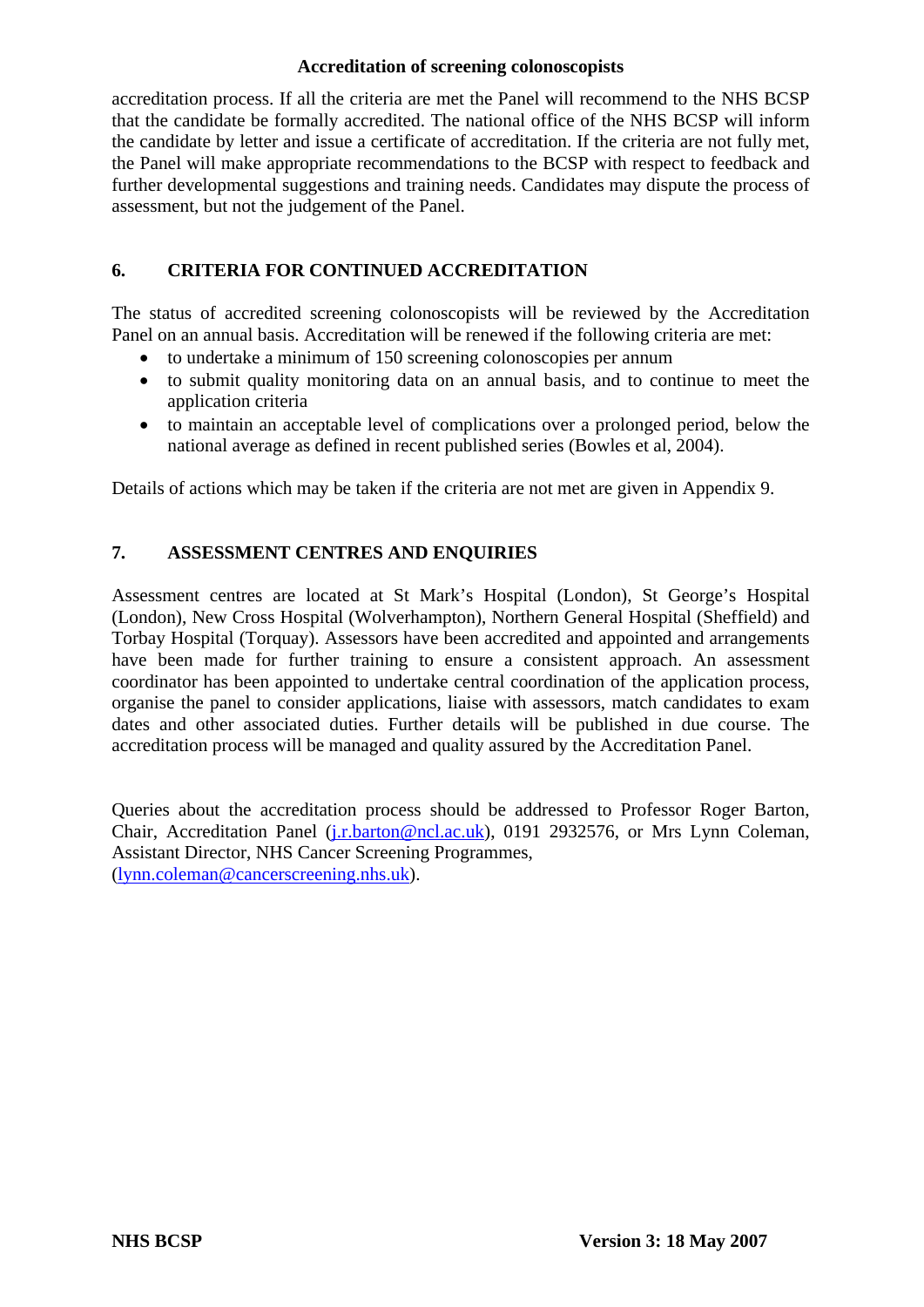## **Figure 1 Accreditation process**

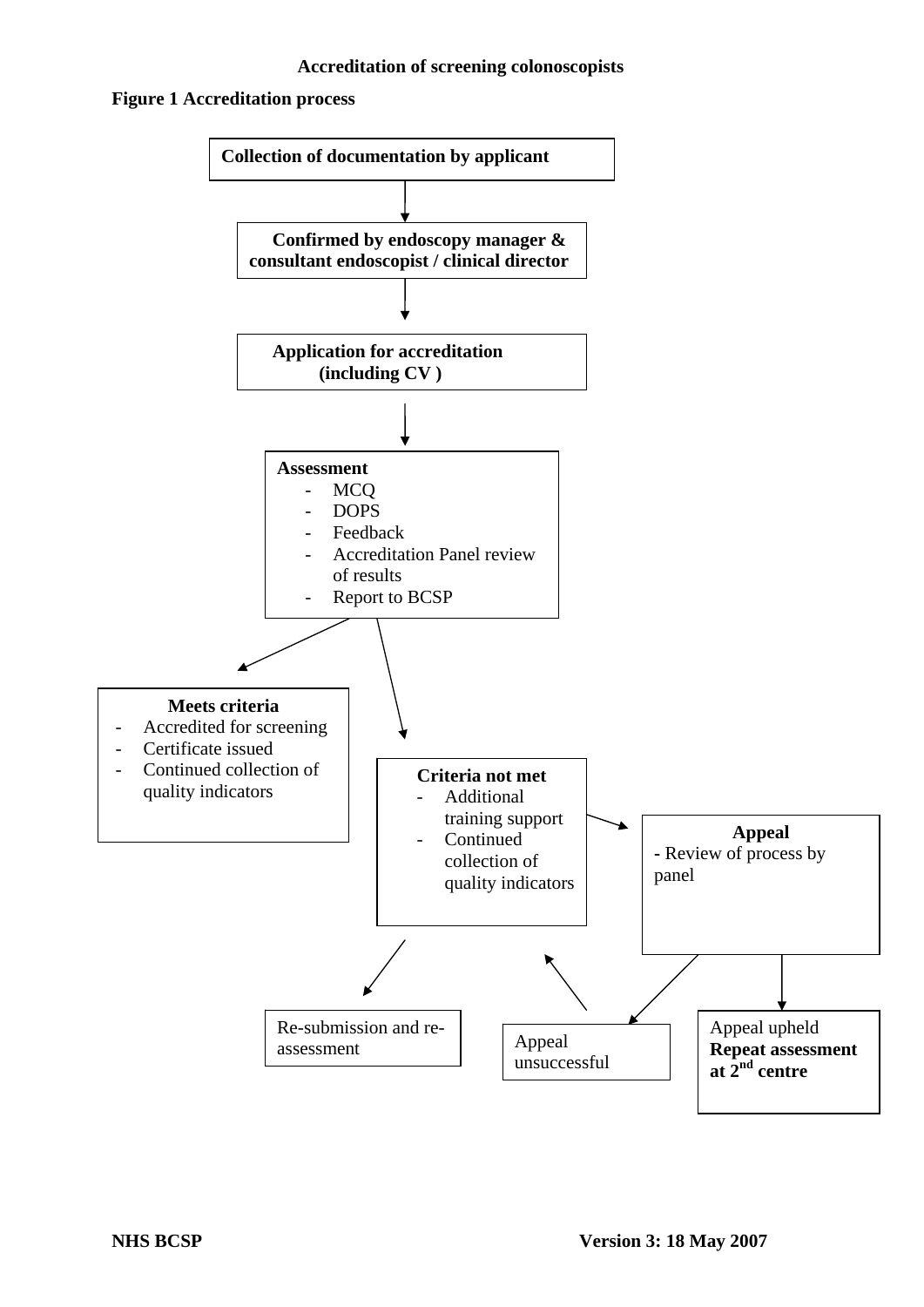# **BIBLIOGRAPHY**

## **Reference Books**

Cotton, P.B. and Williams, C.B. (2003) *Practical Gastrointestinal Endoscopy: The Fundamentals (5th Ed).* Massachusetts. Blackwell Ltd.

Saunders, B.P. (2005) Polyp Management. In Phillips R.K.S. and Clarke S (eds). *Frontiers in Colorectal Surgery*. Shrewsbury, tfm Ltd, 2005.

Saunders, B.P. and Shah, S.G. (2003) Magnetic Imaging of Colonoscopy In Waye, J.D., Rex, D.K. and Williams, C.B (eds). *Colonoscopy Principles and Practice*. Massachusetts, Blackwell Ltd. 265-275.

Saunders, B.P. (2002) Colonoscopy technique In Tytgat, G., Classen, M. and Lightdale, C.J (eds) *Gastroenterological Endoscopy*. New York. Georg Thieme Verlag. 135-150.

Waye, J.D. (2000) Colonoscopic Polypectomy In Tytgat, G.N.J., Classen, M., Waye, J.D. and Nakazawa, S (eds). *Practice of Therapeutic Endoscopy*. London, Harcourt Ltd. 213-233.

### **Published Papers**

Bowles, C.J., Leicester, R., Romaya, C., Swarbrick, E., Williams, C.B. and Epstein, O. (2004) A prospective study of colonoscopy practice in the UK today: are we adequately prepared for national colorectal cancer screening tomorrow? *Gut* **53**(2):277-83.

Saunders, B.P. (2005) Colon Tumours and Colonoscopy. *Endoscopy* **37**(11): 1094-1097.

Shah, S.G. and Saunders, B.P. (2005) Aids to insertion: magnetic imaging, variable stiffness, and overtubes. *Gastrointestinal Endoscopy Clinics of North America* **15**(4): 673-86.

Ell, C., Fischbach, W., Keller, R., Dehe, M., Mayer, G., Schneider, B., Albrecht, U. and Schuette, W. (2003) A randomized, blinded, prospective trial to compare the safety and efficacy of three bowel-cleansing solutions for colonoscopy. *Endoscopy* **35**(4): 300-4.

### **Electronic/Web Based Media**

### <http://www.practicalcolonoscopy.org.uk/>

The content is aimed at both beginners and experts. It attempts to illuminate some of the mysteries involved in achieving complete, comfortable and safe colonoscopy, and aid further understanding by seeing other experts in action. (registration required). Unconditional sponsorship by Proctor & Gamble.

**['Colonoscopy' - The DVD](http://www.wolfsonendoscopy.org.uk/wolfson-unit-for-endoscopy-new-media.html##)**  Olympus Optical Co. Tokyo

**'Polypectomy and Electrosurgery Techniques' – VHS/CDROM**

St. Mark's Hospital - written and presented by Dr B.P Saunders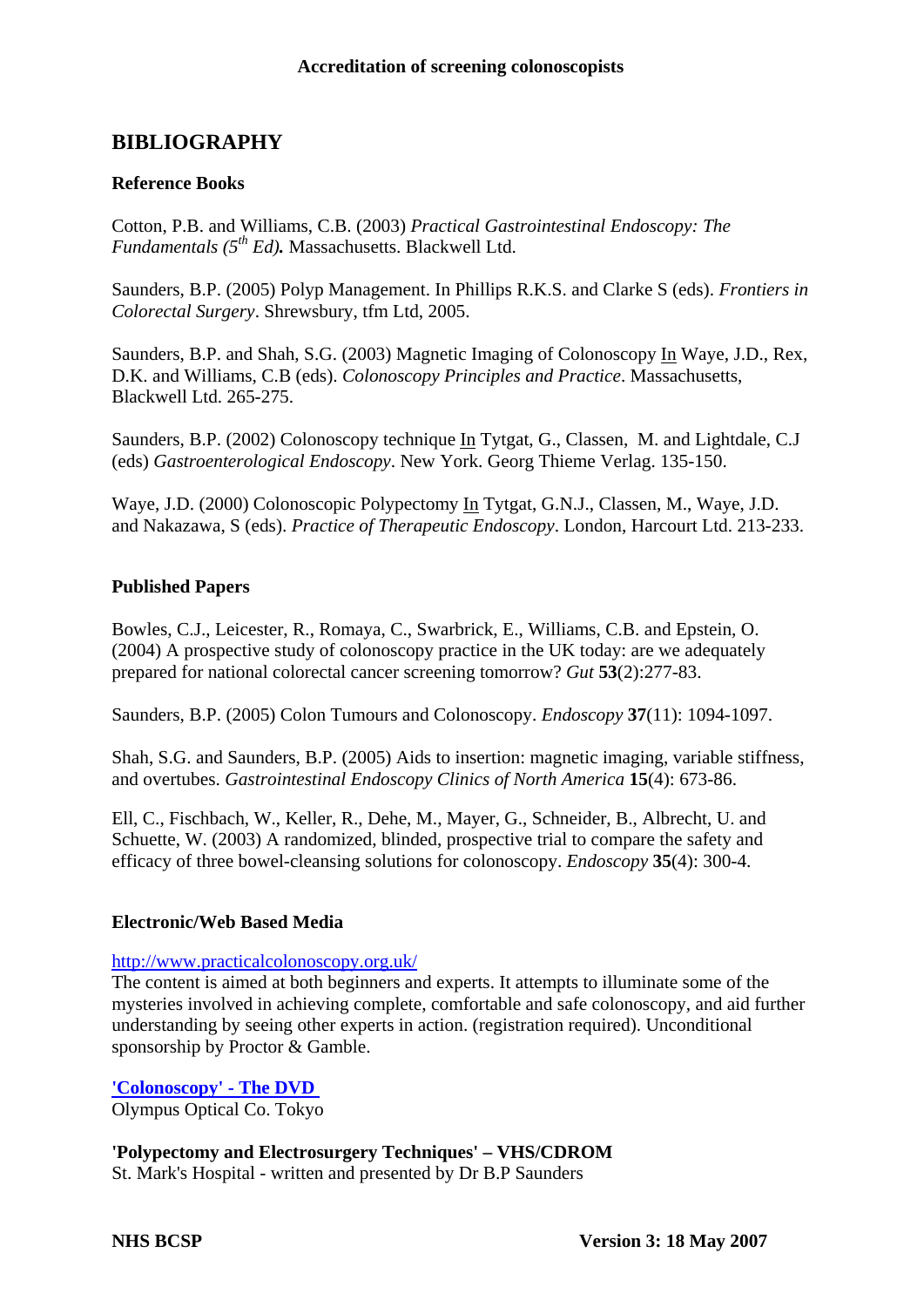**'Dysplasia in UC' - DVD**  St. Mark's Hospital – Dr Suzuki, Dr Arebi, Dr Brian Saunders

## **Web Based Professional Guidelines**

BSG Guideline for informed consent for endoscopic procedures [http://www.bsg.org.uk/pdf\\_word\\_docs/consent.pdf](http://www.bsg.org.uk/pdf_word_docs/consent.pdf)

BSG Guideline on Safety and Sedation for Endoscopic Procedures [http://www.bsg.org.uk/pdf\\_word\\_docs/sedation.doc](http://www.bsg.org.uk/pdf_word_docs/sedation.doc)

BSG Antibiotic Prophylaxis in Gastrointestinal Endoscopy [http://www.bsg.org.uk/pdf\\_word\\_docs/prophylaxis2001.pdf](http://www.bsg.org.uk/pdf_word_docs/prophylaxis2001.pdf)

ASGE Guideline on the management of anticoagulation and antiplatelet therapy for endoscopic procedures. [http://www.asge.org/nspages/practice/patientcare/sop/preparation/2002\\_antiCoag.pdf](http://www.asge.org/nspages/practice/patientcare/sop/preparation/2002_antiCoag.pdf)

BSG Guideline after the removal of colorectal adenomatous polyps [http://www.bsg.org.uk/pdf\\_word\\_docs/ccs3.pdf](http://www.bsg.org.uk/pdf_word_docs/ccs3.pdf)

BSG Guideline for the Management of Inflammatory Bowel Disease [http://www.bsg.org.uk/pdf\\_word\\_docs/ibd.pdf](http://www.bsg.org.uk/pdf_word_docs/ibd.pdf)

BSG Guidance on large bowel surveillance for people with two first degree relatives with CRC or one first degree relative diagnosed with CRC under the age of 45. [http://www.bsg.org.uk/pdf\\_word\\_docs/ccs7.pdf](http://www.bsg.org.uk/pdf_word_docs/ccs7.pdf)

BSG Guideline for screening and surveillance of asymptomatic colorectal cancer in patients with IBD.

[http://www.bsg.org.uk/pdf\\_word\\_docs/ccs4.pdf](http://www.bsg.org.uk/pdf_word_docs/ccs4.pdf)

NICE Referral for Suspected Cancer Guideline <http://www.nice.org.uk/page.aspx?o=261649>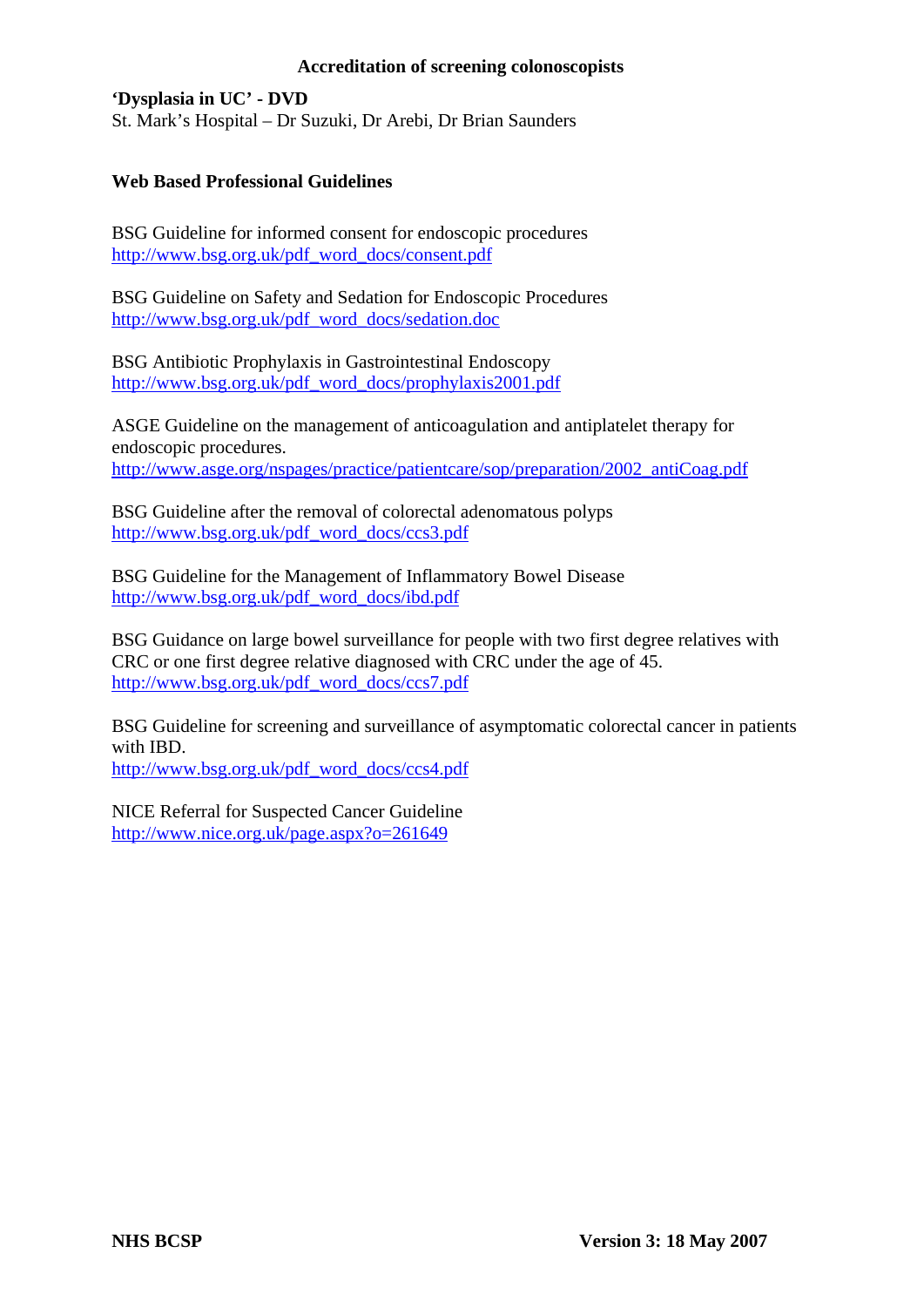## **ACCREDITATION PANEL**

## **Purpose**

The main purposes of the Accreditation Panel are:

- to advise the NHS BCSP on the process of assessment and accreditation of screening colonoscopists
- to oversee the quality assurance of the accreditation process

The Accreditation Panel will report to the national office of the NHS BCSP and will have primary responsibility for ensuring bowel cancer screening is provided by safe, competent, high quality colonoscopists. The panel is quorate when at least four people are present

In order to achieve the objectives outlined in the terms of reference below, the panel membership will invite/ include representatives from the JAG, the BSG, and the ACP. It will comprise a secretary, four colonoscopists from the bowel cancer screening programme colonoscopy quality assurance group including an accredited assessor and a training lead. It will be chaired by the education advisor to the National Endoscopy Training Programme.

The Panel will be informed by input from the representative bodies and professionals above, data on candidates from the application, assessment, and accreditation process, assessor and candidate evaluations, and external assessor reports.

The secretary will collate data on the candidates, administer and collate the evaluations from assessors and candidates, as well as arranging and supporting the appointment and input of an external assessor, who will be a colonoscopist of good standing with experience of assessment.

### **Terms of Reference**

- 1. To determine and advise the NHS BCSP on strategic direction for the development, recruitment, assessment and accreditation of screening colonoscopists.
- 2. To develop and review appropriate criteria for screening colonoscopists
- 3. To devise and maintain an appropriate assessment process.
- 4. To advise on the recruitment, induction and training of assessors.
- 5. To receive and review applications from, and assessment data about, candidates, and to compare them to agreed criteria for accreditation.
- 6. To advise the NHS BCSP about candidates who meet the criteria for accreditation
- 7. To receive and review accredited screening colonoscopists' annual performance data and advise the NHS BCSP on renewal of accreditation.
- 8. To monitor and quality assure the assessment and accreditation process.

These terms of reference will be reviewed annually.

| Date of First Issue: | June 2006 |
|----------------------|-----------|
| Date of Amendment:   | n/a       |
| Date of Next Review: | June 2007 |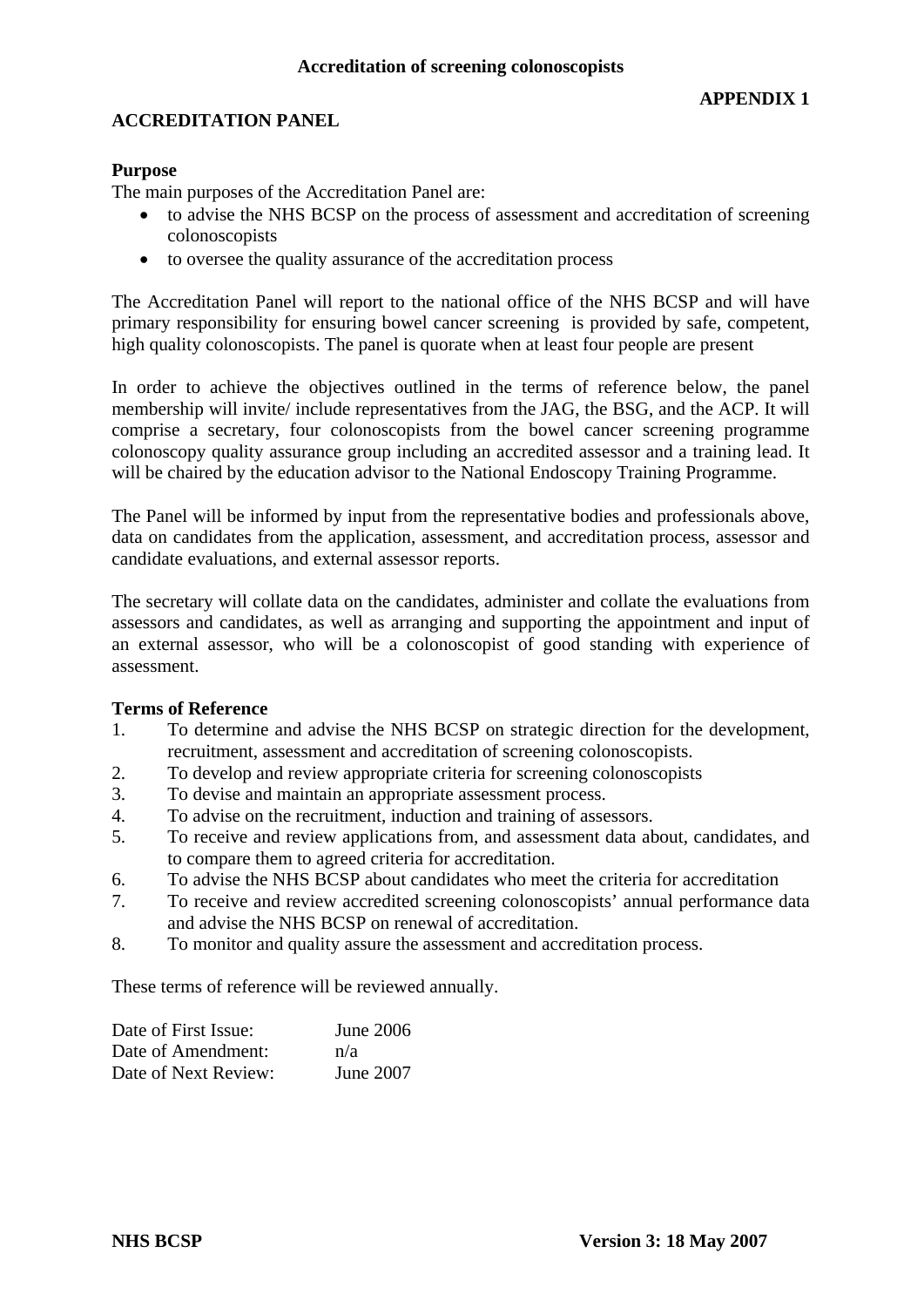## **SELECTION AND TRAINING OF ASSESSORS**

#### **Selection criteria**

Assessors:

- should meet the same criteria as the candidates
- should be accredited
- should be very familiar with the domains and the grade descriptors, preferably by mock assessments of collaborative colleagues within local units
- must have participated in assessor induction and training
- should assess at least 6 candidates annually in the first instance.

### **Induction and training of assessors**

Aim

• to be a competent assessor for screening colonoscopy using the DOPS assessment

**Outcomes** 

- to be familiar with all aspects of the DOPS assessment
- to be able to use the DOPS assessment proforma
- to be able to use the grade descriptors to inform grading
- to be able to assess candidates fairly with a high degree of reliability.

### **Outline of training workshop**

|             | <b>Session</b>         |                         | <b>Lead</b>        | <b>Resources</b> |
|-------------|------------------------|-------------------------|--------------------|------------------|
| <b>Time</b> |                        | <b>Activity</b>         | <b>Facilitator</b> |                  |
| 9.30        | Registration and       |                         |                    |                  |
|             | coffee                 |                         |                    |                  |
| 10.00       | Welcome and            | Brief introductions and |                    |                  |
|             | introductions          | previous examining      |                    |                  |
|             | Overview of the        | experience              |                    |                  |
|             | day                    |                         |                    |                  |
| 10.15       | Preparing to assess    | Plenary overview of the |                    |                  |
|             | - the DOPS form        | form and descriptors    |                    |                  |
|             | and the grade          | Brainstorm – potential  |                    |                  |
|             | descriptors            | problems with DOPS      |                    |                  |
| 11.00       | Putting it into        | Video                   |                    |                  |
|             | $practive - grading a$ |                         |                    |                  |
|             | colonoscopy            |                         |                    |                  |
| 11.30       | Completing the         | Plenary presentation    |                    |                  |
|             | process – discussion   |                         |                    |                  |
|             | and writing            |                         |                    |                  |
|             | feedback               |                         |                    |                  |
| 12.00       | Grading                | Practical grading of    |                    |                  |
|             | colonoscopies          | real-time procedures    |                    |                  |
|             |                        | and pair discussion     |                    |                  |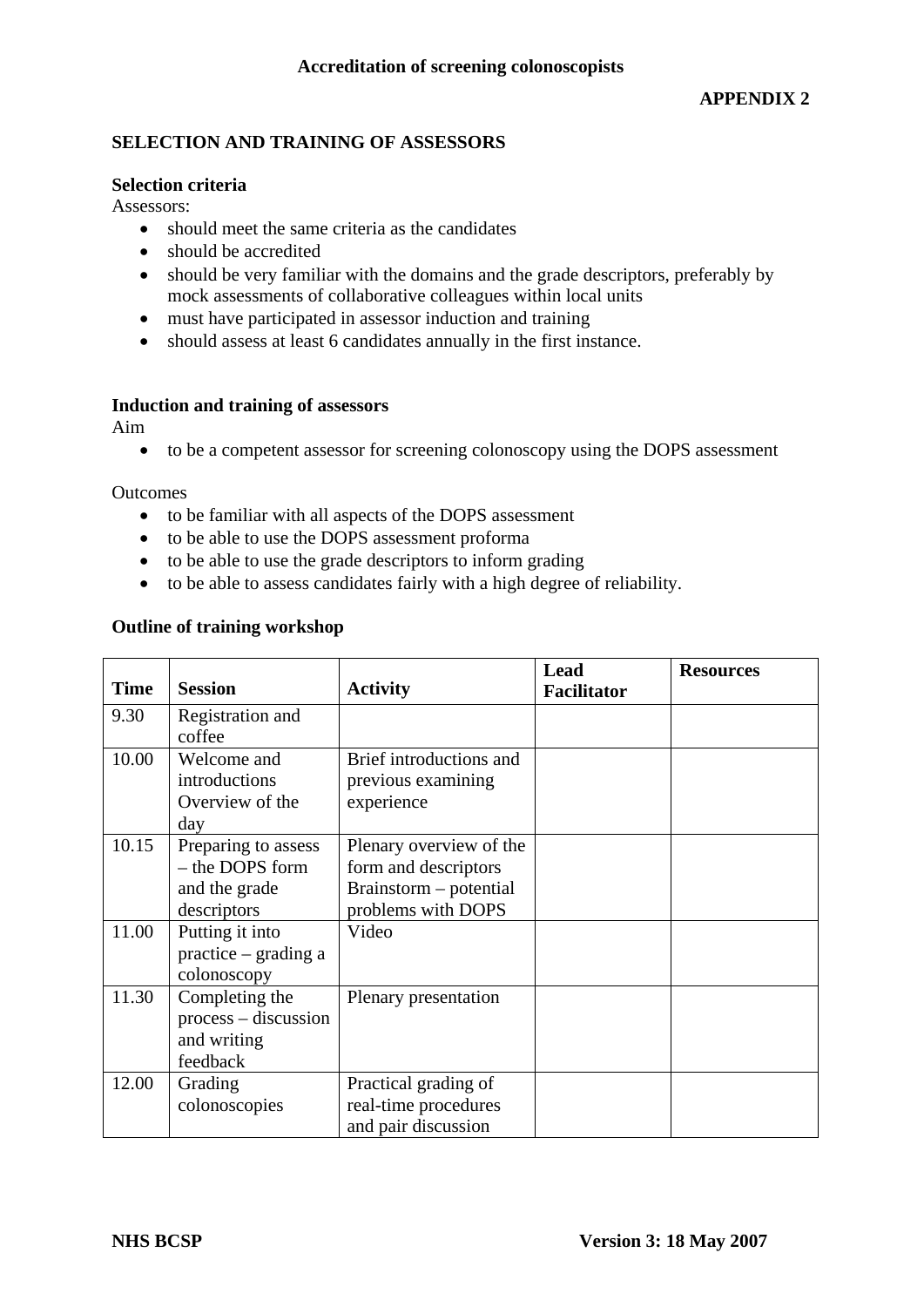| 13.00 | Lunch          |                      |  |
|-------|----------------|----------------------|--|
| 13.45 | Grading        | Practical grading of |  |
|       | colonoscopies  | real-time procedures |  |
|       |                | and pair discussion  |  |
| 15.45 | Pulling it all | Plenary feedback     |  |
|       | together       | around practical     |  |
|       |                | experiences          |  |
| 16.00 | Close          |                      |  |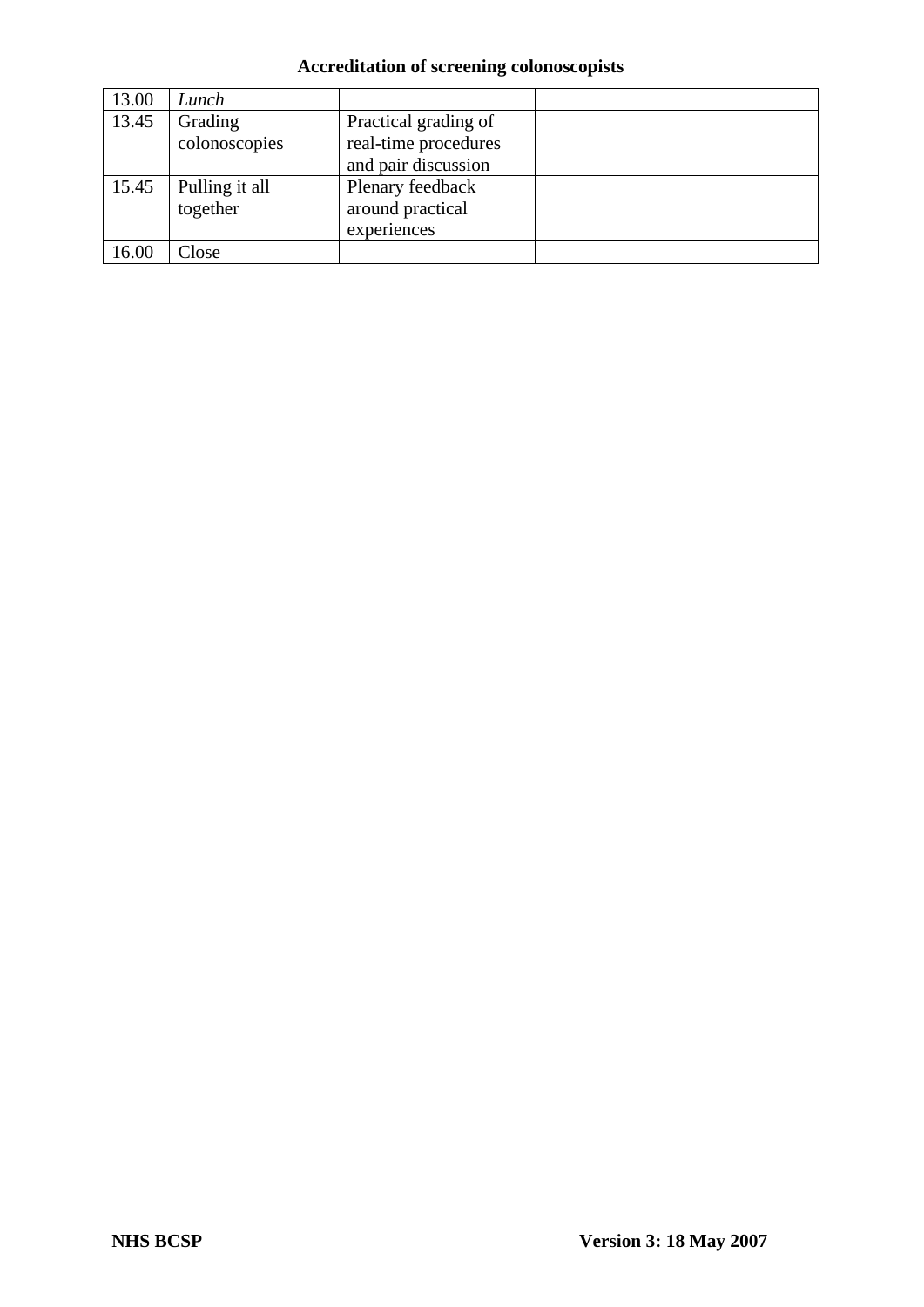## **BRIEFING & INSTRUCTIONS FOR ASSESSORS**

We would be extremely grateful if you could please make every effort to put the candidates at ease – even very senior and experienced colonoscopists find this a nerve-wracking and challenging experience. Please help us give the process a good name by upholding the very highest standards of professional behaviour.

## **MCQ**

Please inform the candidates that the MCQ is positively marked, and that no marks are subtracted for incorrect answers. Therefore it will have no effect on their scores whether or not they tick "Don't know" or get an answer wrong – the outcome is the same, no mark scored.

## **DOPS**

## *Choice of case*

Please make every effort to ensure that the patients you select:

- have fully consented to being involved in the assessment, including information about the presence of two assessors
- are unlikely to be particularly challenging for the candidates, e.g. previous very difficult, painful or failed procedure, known severe diverticular disease
- are wholly appropriate in terms of co-morbidity; and
- that there are reserve patients available.

Please also ask the candidates how they would like the endoscopy room set up, and make arrangements for their preferences to be accommodated (position of viewing screen, scope trolley, sedatives and analgesics available etc).

Please record the degree of difficulty of the case on the DOPS form at the end of the procedure, and take this into account in the assessment, as below.

### *Procedure*

1. Be familiar with the assessment domains and the grade achievement descriptors. Note: domain 3 outlines the standards to be met; it is implicit that these are met and more if a grade of 4 is awarded: not all the descriptors are re-iterated in the grade 4 section.

2. Have the relevant BSG and other guidelines available – the candidate may wish to refer to them, and this is perfectly acceptable.

3. The pre-endoscopy patient documentation (endoscopy checklist) containing past medical and medication history and allergies should be made available to the candidate.

- 4. You **must** be present for the whole assessment. Please remind the candidate that:
	- they have 45 minutes to complete the entire procedure
	- consent should take no more than 5 minutes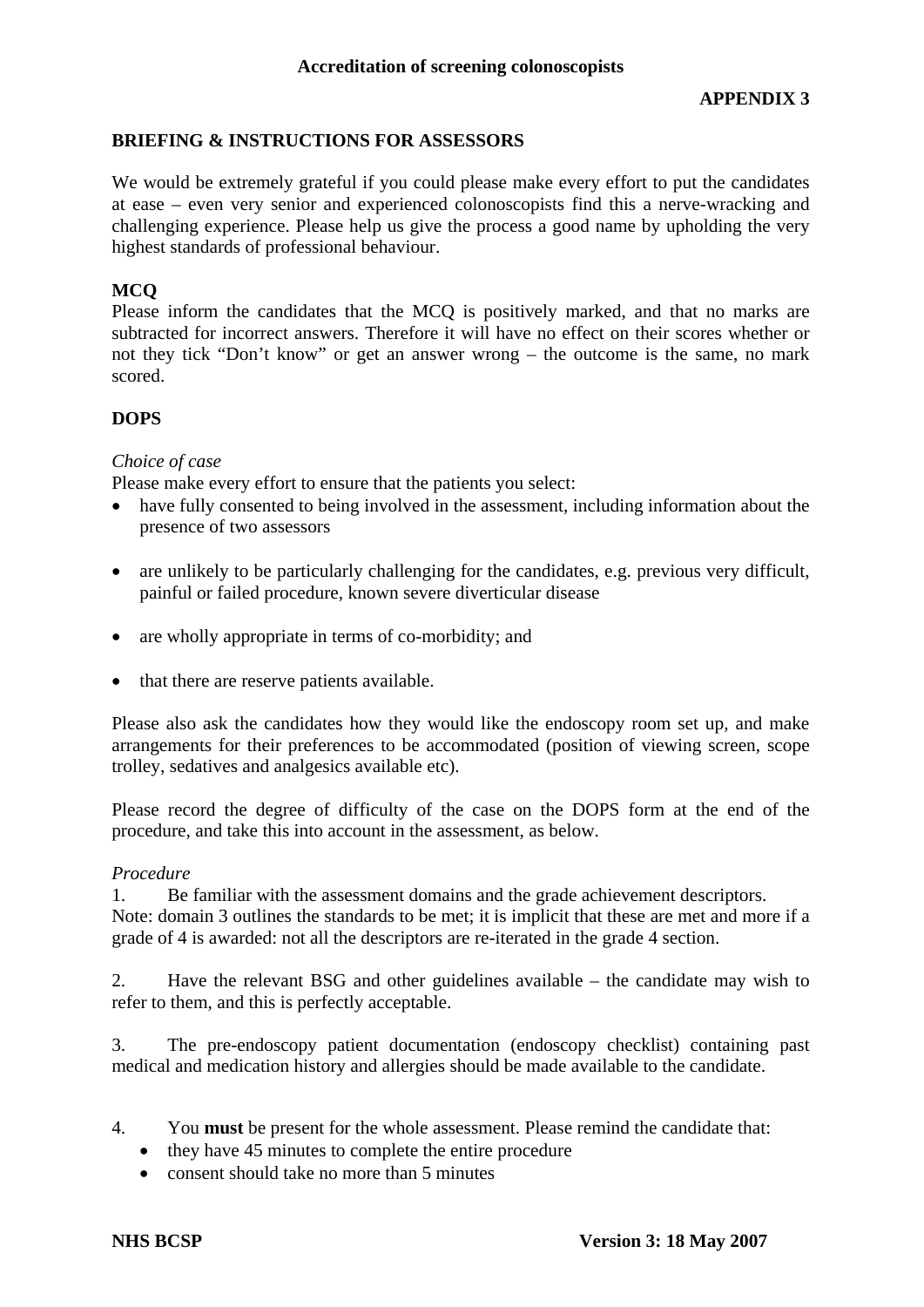- if they are failing to progress, or are judged to be at significant risk of causing a complication, that the assessors will take over the case (see 12 and 13 below, and section 5.3 of the guidance)
- there will be a maximum of 10 minutes for immediate feedback.

5. In the assessment, **do not teach or correct** the candidate. Do not interfere with the procedure except in extreme circumstances – see below.

6. Concentrate on the technique – the assessment is of their skills, not the completion of the colonoscopy – in theory it is perfectly possible for them to meet the set criteria yet perform two incomplete colonoscopies.

7. There is no need for them to demonstrate the full range of manoeuvres if they are progressing easily with good visualisation (e.g. colonoscope handling skills, position change) just to show that they can.

8. Candidates may be allowed to miss small (<5mm) polyps and still meet their criteria for screening. Candidates should however be asked to mention any lesions that they have seen but are leaving alone.

9. The descriptors are for your guidance and to help standardise assessment. They should be used sensibly. Some aspects of a domain may be irrelevant to cases in an assessment: for example a patient may have no pathology, nor require any therapy – a grade 3 or 4 can still be awarded in these domains.

10. You must take account of the difficulty of the case in assigning grades

11. Especially if you are giving grades 1 or 2, be sure to write detailed notes on the feedback sheets. These will be very important if there is a challenge to the assessment.

12. If the candidate requests assistance for a difficult case, please give advice; if advice is inappropriate or fails to help, attempt to complete the procedure. Please reassure the candidate that this does not automatically mean that they will not meet the set criteria. Make your judgement on their performance taking into account the difficulty of the case.

13. Only in exceptional circumstances should the assessment be suspended. This should be invoked only if you and your co-examiner agree that the patient is in danger of significant harm.

14. Make your assessment independent of the other assessor, record your grades according to the set criteria, make your decision, and record a global expert evaluation as well – this will help us to validate the assessment. Please adhere to the set criteria, even if you disagree with them – if that is the case, please make detailed comments using the evaluation forms below.

15. You should then discuss the assessment in private with the second assessor. If there are discrepancies between your grading (this is highly likely), please discuss this and make some comments. Record the reasons underpinning these comments in detail on the back of the assessment form. Under no circumstances should you adjust your grades.

16. Discuss and agree the specific feedback that you will give to candidates, and complete the detailed DOPS feedback form between the two of you.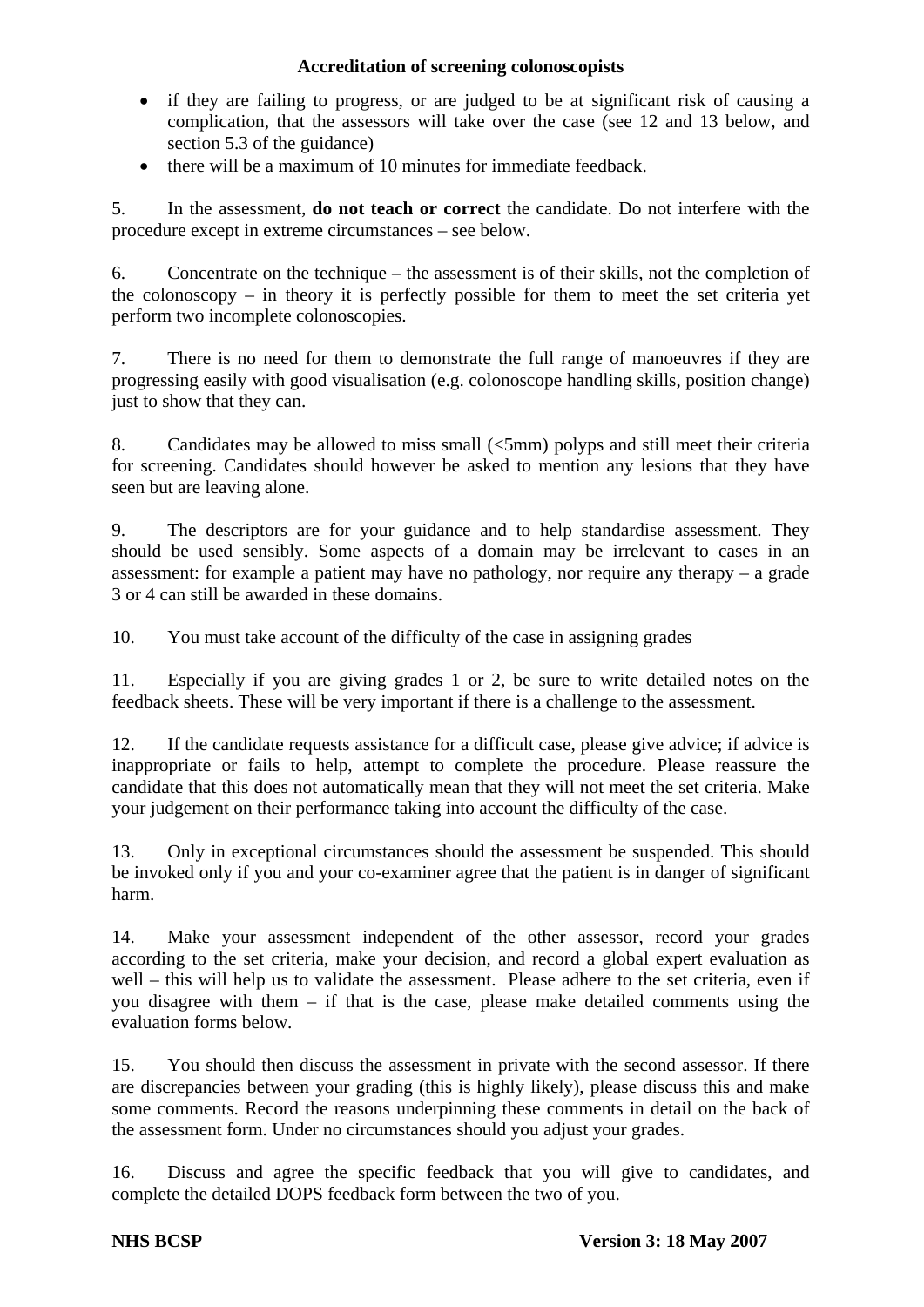17. Communicate the results and specific feedback to the candidate in private. Please make sure that they clearly understand what you are recommending to the panel.

The two DOPS assessment forms (one from each assessor) (Appendix 6) and the detailed feedback form to the candidate (one only) (Appendix 7) must then be passed to the Accreditation Panel for formal accreditation. The Panel will collate all information and evidence, and will make a formal recommendation to the NHS BCSP for accreditation. The candidates will be provided with their grades and a copy of the detailed feedback form.

In addition, please ensure that the candidates complete an evaluation form, and that both assessors complete an evaluation form (one each). These are crucial to the validation of the assessment.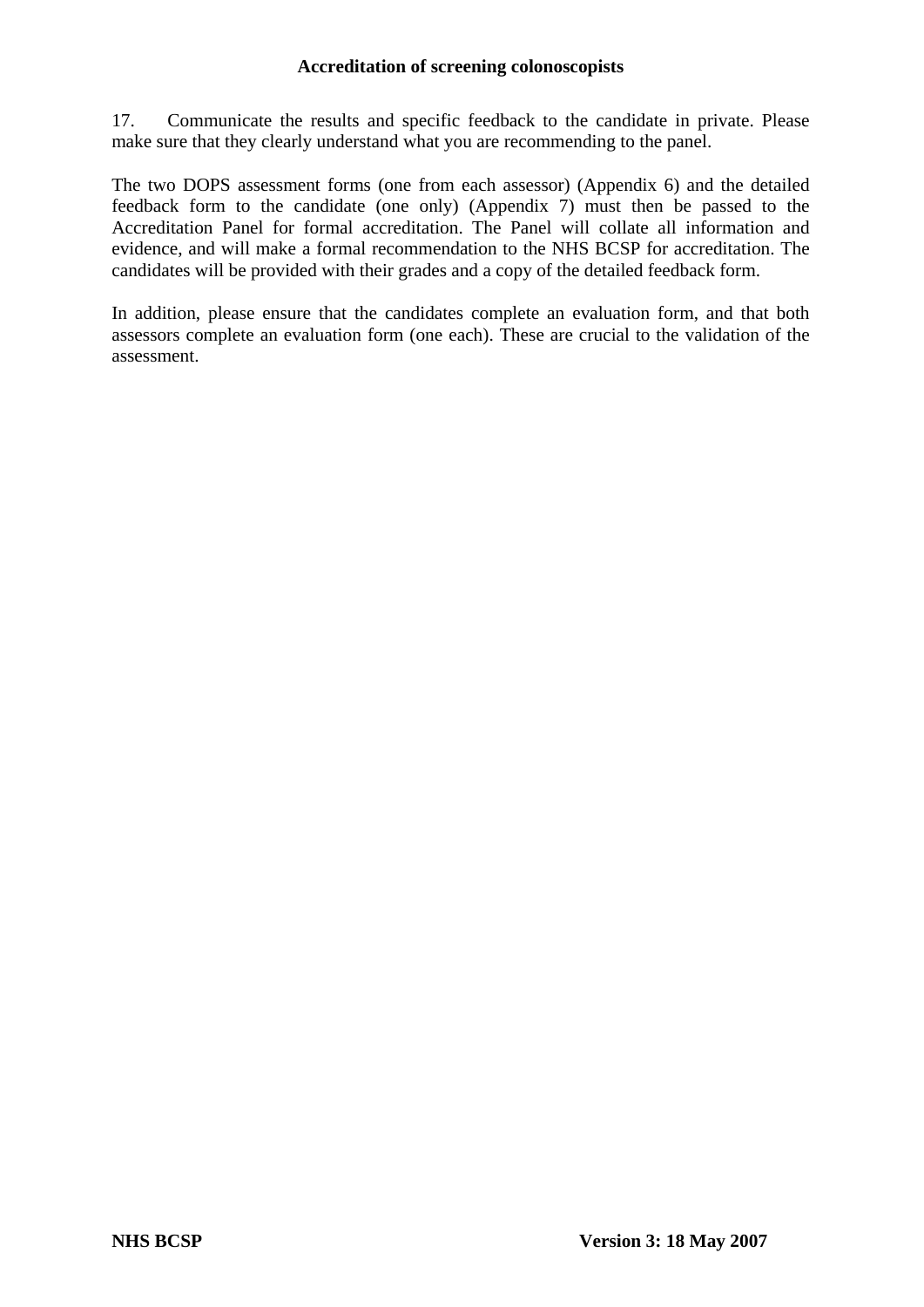### **APPENDIX 4**

# **ACCREDITATION OF SCREENING COLONOSCOPISTS APPLICATION FORM**

Name:

Post held:

Qualification:

GMC/Registration No:

Screening centre:

Date of JAG visit: (*new screening centres – a JAG visit is required before submission of an application)* 

Years in post:

Work address:

Telephone no. Email address:

*The following will give some idea of your colonoscopic practice. The major criteria are denoted by asterisks. For the other data it should be noted that there are no single "pass or fail" criteria at this stage and the application will be considered as a whole.* 

Have you participated or taught on any colonoscopy related courses, eg Basic Skills in Colonoscopy, TTT etc? (please give details)

…………………………………….....................................................................……………… …………………………………………………………………………………………………

…………

Please give details of the following:

- 1. Approximate lifetime colonoscopic experience (expected to be >1000) ………………………………………………………………
- 2. Lifetime perforation rate:

 diagnostic (number)…………………………………………… therapeutic (number)…………………………………………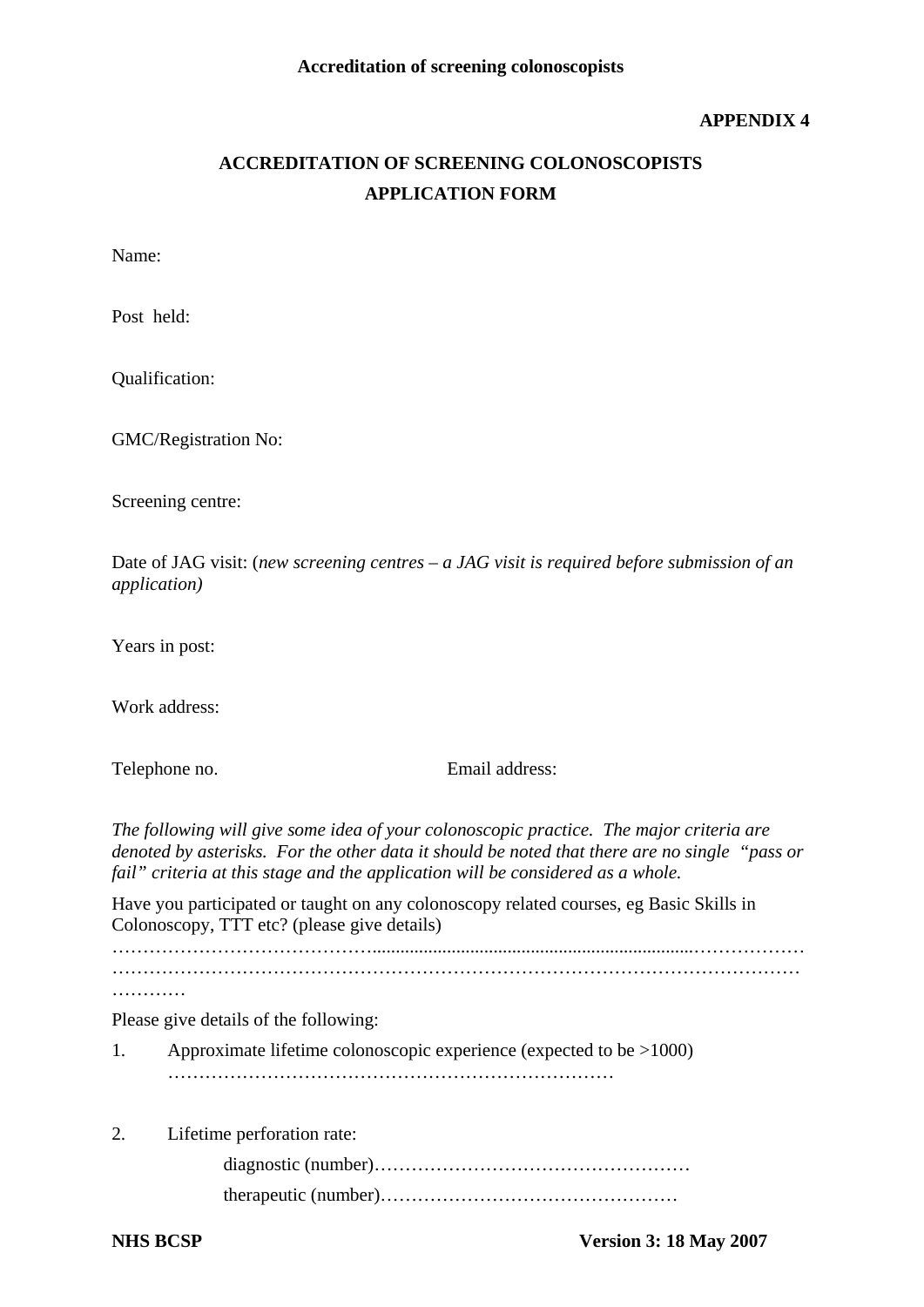In an audit of your last 12 months colonoscopic procedures, please provide the following information:

3. \*Number of colonoscopies( expected to be greater than 150, but supervised and private endoscopies count

 $\mathcal{L}^{(n)}$ 

4. \*Mean sedation levels (under 70 years / over 70 years)

 Target median sedation levels<5 mg midazolam and <50 mg pethidine in <70 yrs  $\left($  <2.5 mg midazolam and < 25 mg pethidine in > 70 yrs)

| <b>Other</b> |  |
|--------------|--|

5. \*Completion rate on intention to treat basis (expected to be 90% or greater) ………………….

( please supply details of incomplete examinations on a separate Word document)

6. \*Documentation of polyp detection and removal rate in this 12 month series (expected to be greater than 20% ) (last year's consecutive cases) ………………………...

| Complication                              | <b>Number</b> | <b>Percentage of</b><br>total procedures |
|-------------------------------------------|---------------|------------------------------------------|
| Vasovagal attacks                         |               |                                          |
| Significant bleeding                      |               |                                          |
| Over-sedation with use of reversal agents |               |                                          |
| Need for unplanned admission              |               |                                          |
| Others (state)                            |               |                                          |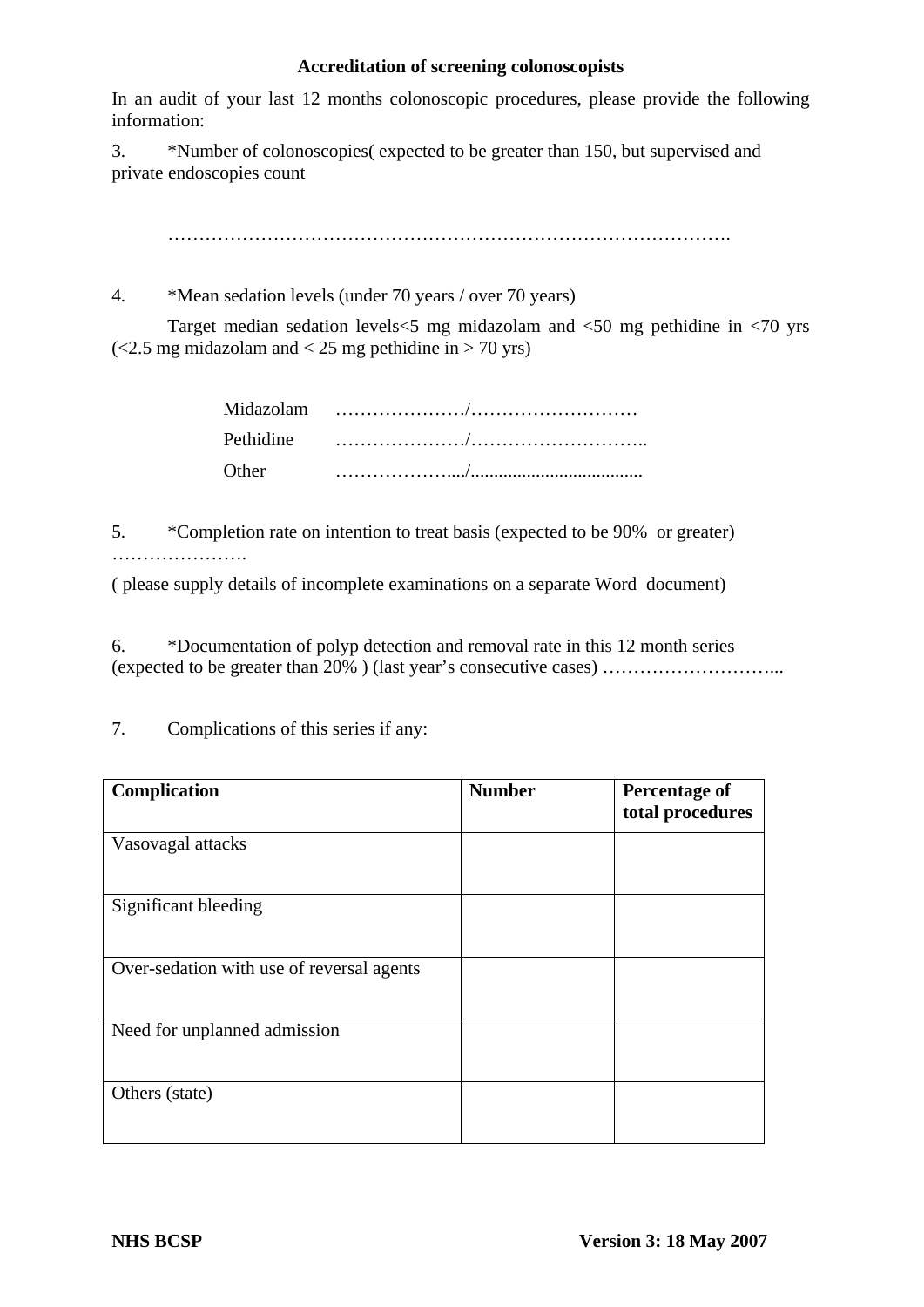| <b>Statement</b>                                                                                                       |             |  |
|------------------------------------------------------------------------------------------------------------------------|-------------|--|
| We confirm that, to the best of our belief, that the information submitted above $\&$ the<br>supporting data are true. |             |  |
| Candidate                                                                                                              |             |  |
| Signed:                                                                                                                | Print name: |  |
| <b>Endoscopy manager / Sister</b>                                                                                      |             |  |
| Signed:                                                                                                                | Print name: |  |
| <b>Consultant colleague/ Clinical Director, Endoscopy</b>                                                              |             |  |
| Signed:                                                                                                                | Print name: |  |

Please email together with the appropriate audit data to: linda.beard@nhs.net

The signed copy to be posted to;

Linda Beard Coordinator – Accreditation of Screening Colonoscopists Endoscopy Training Centre Torbay Hospital Lawes Bridge Torquay

**It is essential that all applications are completed in full and submitted with the necessary supporting documentation to satisfy the required criteria for accreditation.** 

**Incomplete applications will not be accepted.** 

TQ2 7AA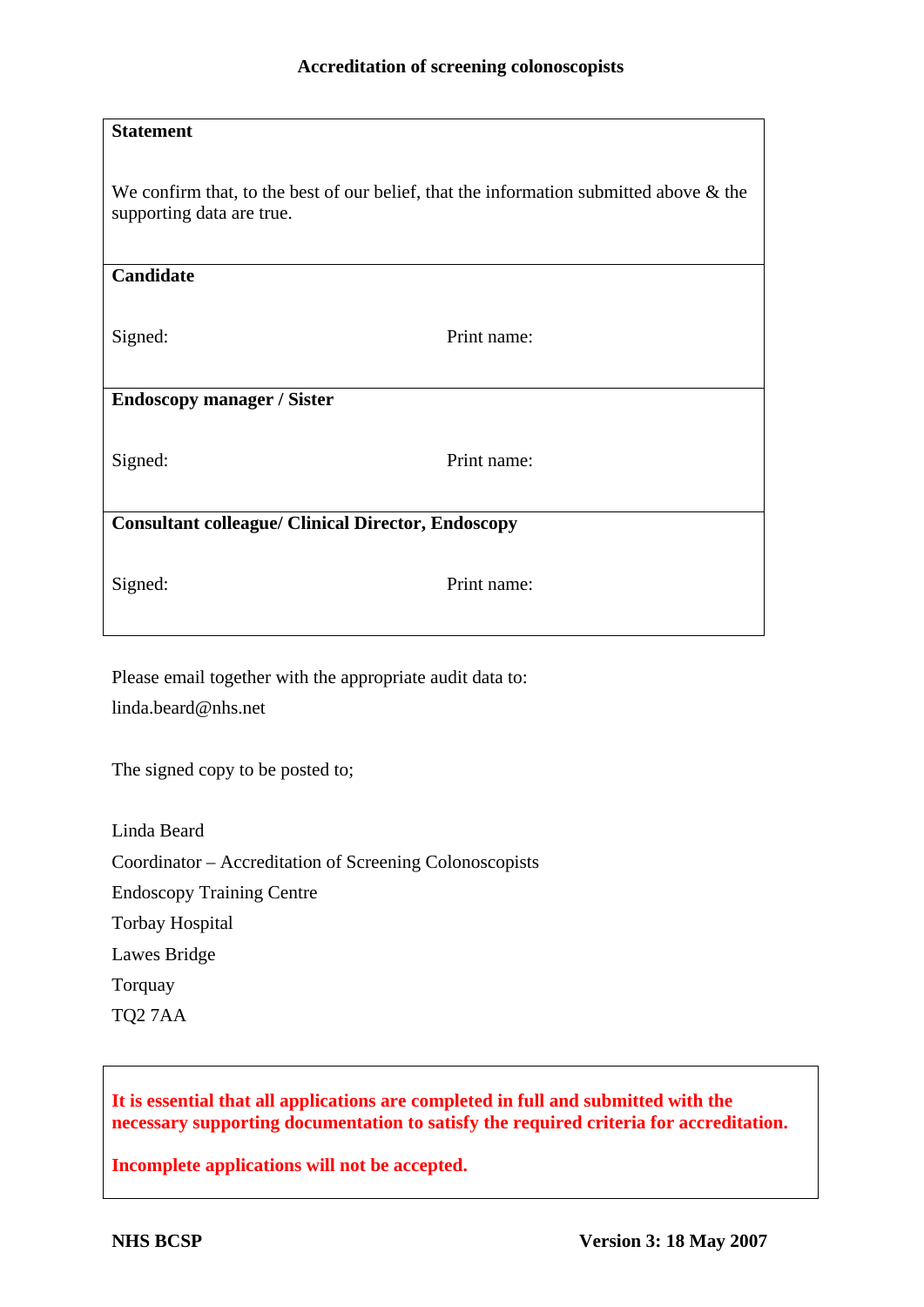## **ADVICE TO CANDIDATES**

#### **Twelve month audit**

Please give your colleagues sufficient time to look through your audit and the supporting evidence – you *must* have this counter-signed by both colleagues.

N.B. You do not need to supply the actual evidence to the Assessment Panel or Assessment Centre.

#### **Written assessment**

Read up the relevant BSG and other guidelines beforehand.

Prepare by re-reading one of the standard practical guides/ texts, if you feel you might benefit.

The MCQ is positively marked only. Thus, no marks are subtracted for incorrect answers. Therefore it will have no effect on your scores whether or not you tick "Don't know" or get an answer wrong – the outcome is the same, no mark scored.

### *Topics covered in multiple choice questions*

- Patient consent
- Safe sedation
- Colonic anatomy and attachments relevant to colonoscopy insertion
- Bowel preparation
- Bowel cancer screening rationale and methodologies
- Insertion technique
- Examination technique
- Lesion recognition
- Dye spraying
- Polypectomy / EMR
- Managing complications
- Managing early cancer
- Surveillance protocols
- Colonoscopic instrumentation and accessories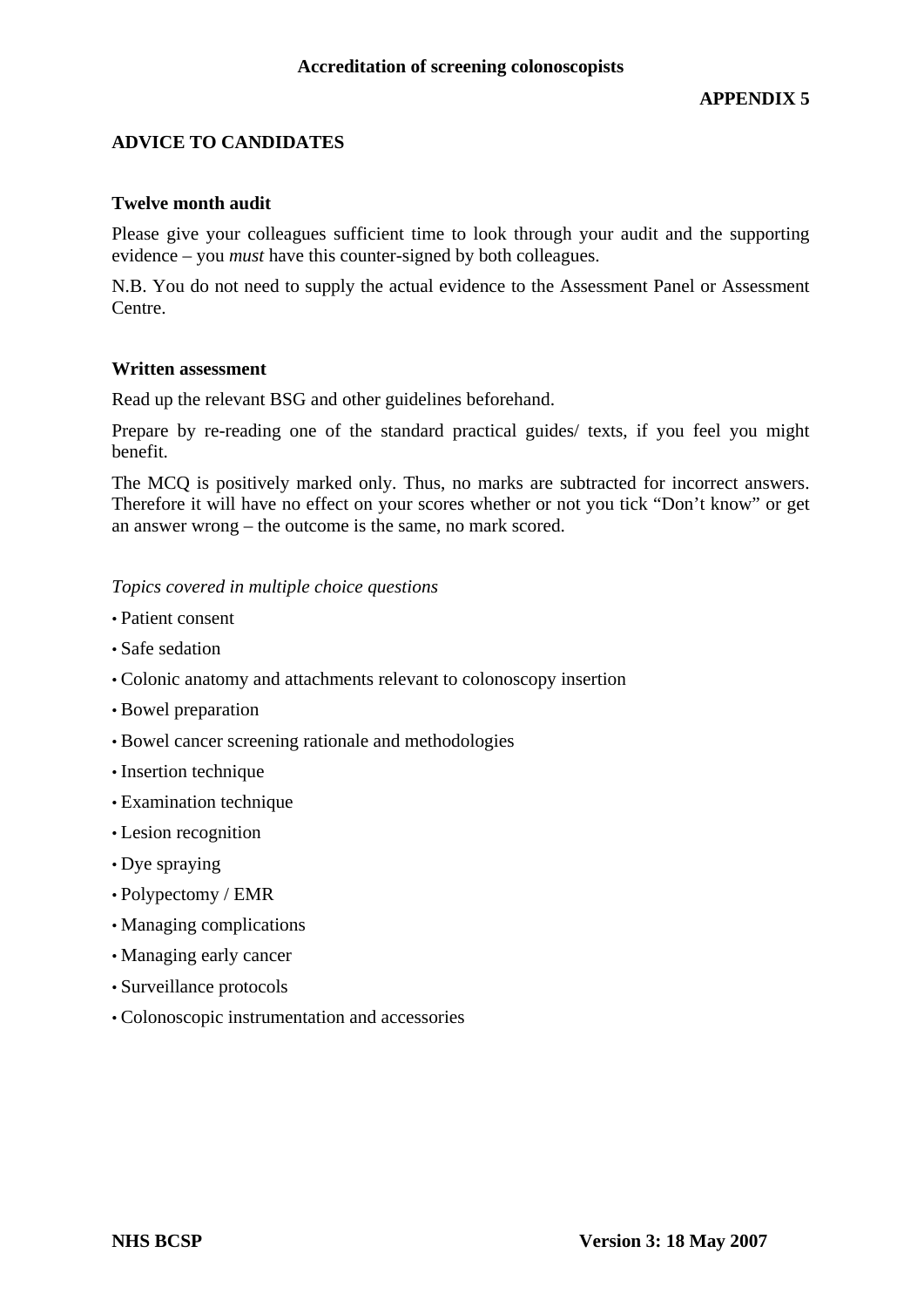## **DOPS**

- Be familiar with the assessment domains and the achievement descriptors
- Assist your preparation by asking colleagues to observe you and give you feedback based on the DOPS form. **We strongly recommend that you do this on multiple occasions prior** to the assessment. **We also recommend that you arrange similar preparation at a training centre**
- You are entitled to have the endoscopy room set up in the way you prefer please discuss this with the assessors, who should be aware of this.
- Similarly you are entitled to use the same drugs etc. as you normally would.
- A magnetic imager and viewer will usually be available please inform the assessors if you would like to see the images. We recommend that if you are not used to using the imager that you avoid looking at the images for the assessment – they can be very distracting.
- In the assessment, make sure you may wish to make it obvious to the examiners what you are doing when you do certain things, especially if it may not be obvious to them. For example, outline the indications and co-morbidity, tell them you are checking the oxygen saturation or vital signs, or when you are using anticlockwise torque or suction.
- You may be allowed to miss small(<5mm) polyps and still meet the criteria for screening. You should however mention any lesions that you have seen but are leaving alone.
- Concentrate on the patient and your technique the assessment is of your skills, not the completion of the colonoscopy – it is perfectly possible to meet the set criteria yet perform two incomplete colonoscopies.
- There is no need to use the full range of manoeuvres if you are progressing easily with good visualisation (e.g. colonoscope handling skills, position change) just to show that you can.
- You do not need to talk the assessors through the procedure, or to explain what you are doing if you prefer not to.
- To help with management plans, the current guidelines (e.g. for polyp follow up) will be available for reference.

At the end of the assessment, the assessors will, after an interval, give you feedback in private. They will tell you either that they feel that you have met the criteria, or that you have not yet met the criteria for screening colonoscopy. They may make, in both cases, some observations for further development. The assessors have a maximum of 10 minutes for this – any request for further feedback must be submitted to the Accreditation Panel.

Please complete the evaluation form. It will help us to develop and validate the assessment if you could be as open, honest and professional as possible, whatever the result of the assessment. We depend on the evaluations heavily.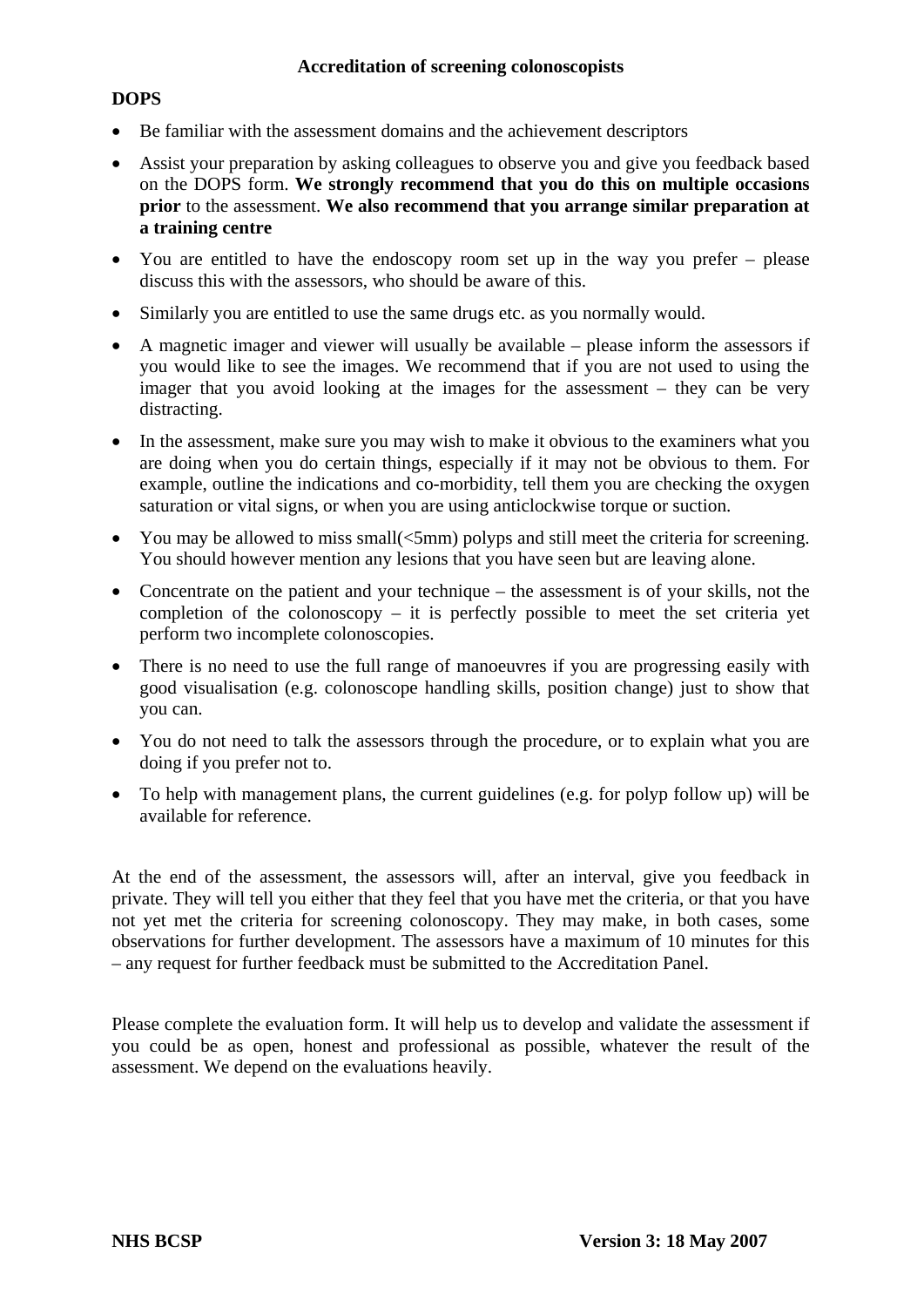#### **Accreditation of Screening Colonoscopists – DOPS Form**

Date of Assessment ……/…../……. Assessor 1…………………..

Candidate: ………………………… Assessment Centre .……….. ……………………… Assessor 2…………………..

• Major criteria **o Minor criteria** 

#### **Scale: 4 – Highly skilled performance**

 **3 - Competent & safe throughout procedure, no uncorrected errors** 

#### **2 – Some standards not yet met, aspects to be improved, some errors uncorrected**

 **1 - Accepted standards not yet met, frequent errors uncorrected** 

**N/A – Not applicable** 

| Criteria                                                                                                                                         | <b>Score</b> | <b>Comments</b> |
|--------------------------------------------------------------------------------------------------------------------------------------------------|--------------|-----------------|
| Assessment, Consent, Communication                                                                                                               |              |                 |
| Obtains informed consent using a structured approach<br>$\bullet$<br>Satisfactory procedural information                                         |              |                 |
| Risk & complications explained<br>$\overline{\phantom{a}}$<br>Co-morbidity<br>$\overline{\phantom{a}}$                                           |              |                 |
| Sedation<br>$\blacksquare$                                                                                                                       |              |                 |
| Opportunity for questions                                                                                                                        |              |                 |
| Demonstrates respect for patient's views and modesty<br>during the procedure                                                                     |              |                 |
| Communicates clearly with patient throughout, including<br>$\bullet$<br>the results of the procedure with appropriate<br>management and f/u plan |              |                 |
| Safety & Sedation                                                                                                                                |              |                 |
| Secure IV access<br>$\bullet$                                                                                                                    |              |                 |
| Gives appropriate dose of analgesia and sedation and<br>$\bullet$<br>ensures adequate oxygenation and monitoring of patient                      |              |                 |
| Demonstrates good communication with the nursing staff,<br>including dosages & vital signs                                                       |              |                 |
| Endoscopic Skills during insertion & withdrawal                                                                                                  |              |                 |
| Uses correct procedure to check the endoscope function<br>$\circ$                                                                                |              |                 |
| before intubation<br>Performs PR                                                                                                                 |              |                 |
| $\circ$<br>Maintains luminal view, avoiding blind insertion<br>$\bullet$                                                                         |              |                 |
| Demonstrates awareness of patient's consciousness and<br>$\bullet$                                                                               |              |                 |
| pain during the procedure and takes appropriate action                                                                                           |              |                 |
| Employs torque steering<br>$\circ$                                                                                                               |              |                 |
| Uses distension, suction & lens washing appropriately<br>$\circ$                                                                                 |              |                 |
| Recognises & logically resolves loop formation<br>$\bullet$                                                                                      |              |                 |
| Uses position change, abdominal pressure and<br>$\circ$                                                                                          |              |                 |
| stiffener appropriately<br>$\circ$                                                                                                               |              |                 |
| Completes examination in reasonable time<br>$\circ$<br>Diagnostic & Therapeutic Ability                                                          |              |                 |
| Adequate mucosal visualisation                                                                                                                   |              |                 |
| Recognises caecal landmarks or incomplete examination                                                                                            |              |                 |
| Accurate identification & management of pathology                                                                                                |              |                 |
| Uses diathermy and therapeutic techniques appropriately<br>and safely                                                                            |              |                 |
| Recognises & manages complications appropriately                                                                                                 |              |                 |

#### **Case difficulty**

|                     |                  | _______<br>___ |                    |                        |
|---------------------|------------------|----------------|--------------------|------------------------|
| easv<br>-----<br>ਾ⊨ | AASV<br>.<br>aı. |                | <br>tıcı ili<br>aı | 2 2 2<br>וו ⊶וו<br>иe. |
|                     |                  |                |                    |                        |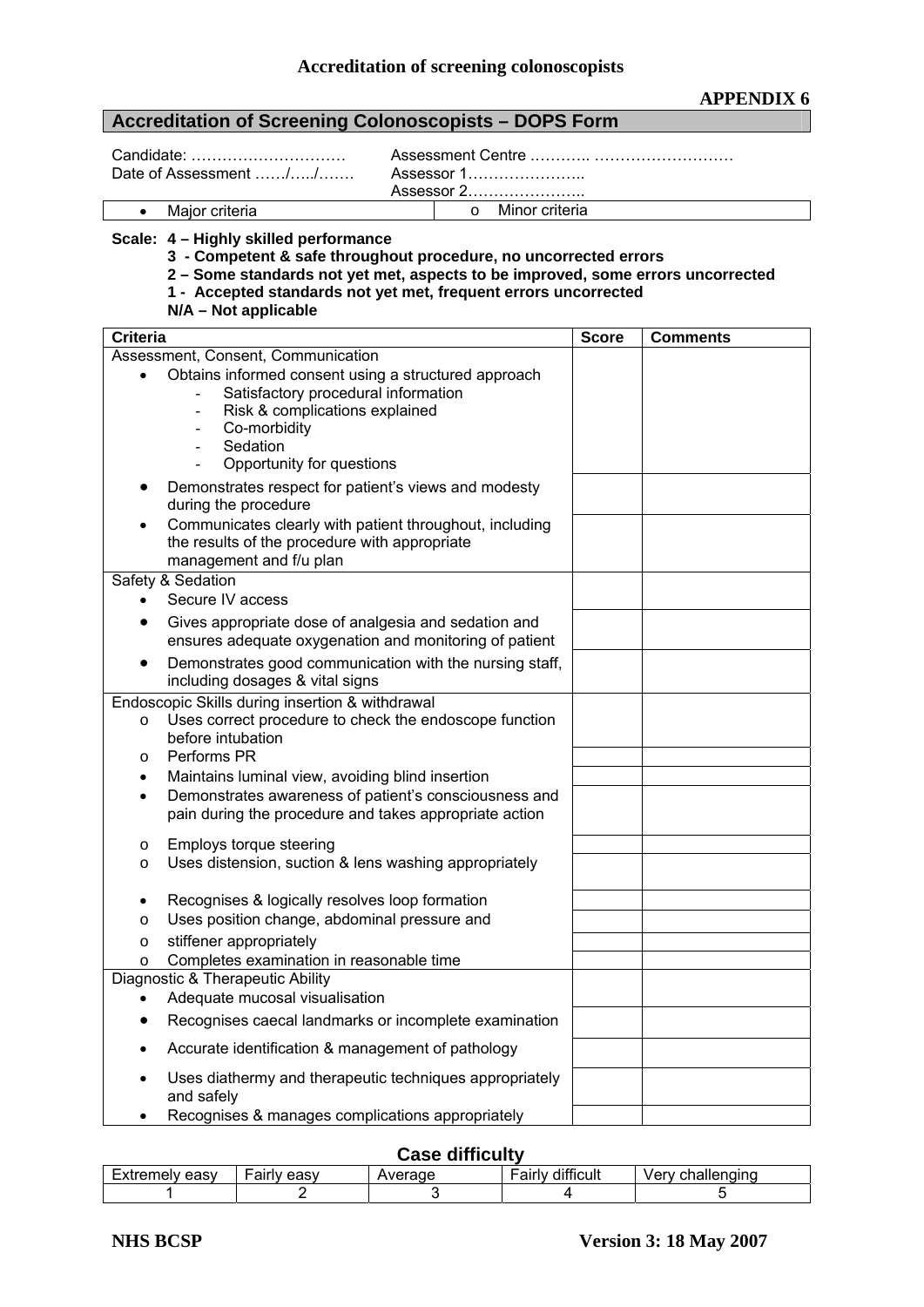#### **Criteria for Screening Colonoscopist Accreditation**

To become an accredited screening colonoscopist, the candidate must finish the two cases having achieved the following in the major and minor criteria:

| Major (14 domains)<br>Grade 3 or 4 across all domains with the following provisos:<br>No grade 1's or 2's.<br>$\bullet$ | All domains grade $384$ $\Box$<br>No grades 1 or 2 |  |
|-------------------------------------------------------------------------------------------------------------------------|----------------------------------------------------|--|
| Minor (6 domains)                                                                                                       | $\leq$ four grade 2's across                       |  |
| Satisfactory grade or above, across all domains with the following<br>provisos:                                         | four cases                                         |  |
| Maximum of four grade 2's when summated across the four<br>٠<br>cases<br>No grade 1's<br>٠                              | No grade 1's                                       |  |

If a candidate manages these levels, they meet the set criteria for screening colonoscopy.

Please also complete the expert global evaluation below – this will be used to validate the process, and will not be used in assessing the candidates.

| <b>Confidential: Expert Global Evaluation - Overall judgment</b><br>In order to help with setting standards and validating the process, please give your expert global<br>assessment <i>independent</i> of the above grading – in other words, do you personally judge that the<br>colonoscopist is ready to become an screening colonoscopist. Please check one of the two boxes<br>below. |  |  |
|---------------------------------------------------------------------------------------------------------------------------------------------------------------------------------------------------------------------------------------------------------------------------------------------------------------------------------------------------------------------------------------------|--|--|
| The candidate: should be accredited for screening colonoscopy<br>should not yet be accredited for screening colonoscopy                                                                                                                                                                                                                                                                     |  |  |
|                                                                                                                                                                                                                                                                                                                                                                                             |  |  |

**Signed:** 

**Assessor 1………………………….………………………….** 

**Assessor 2………………………….………………………….**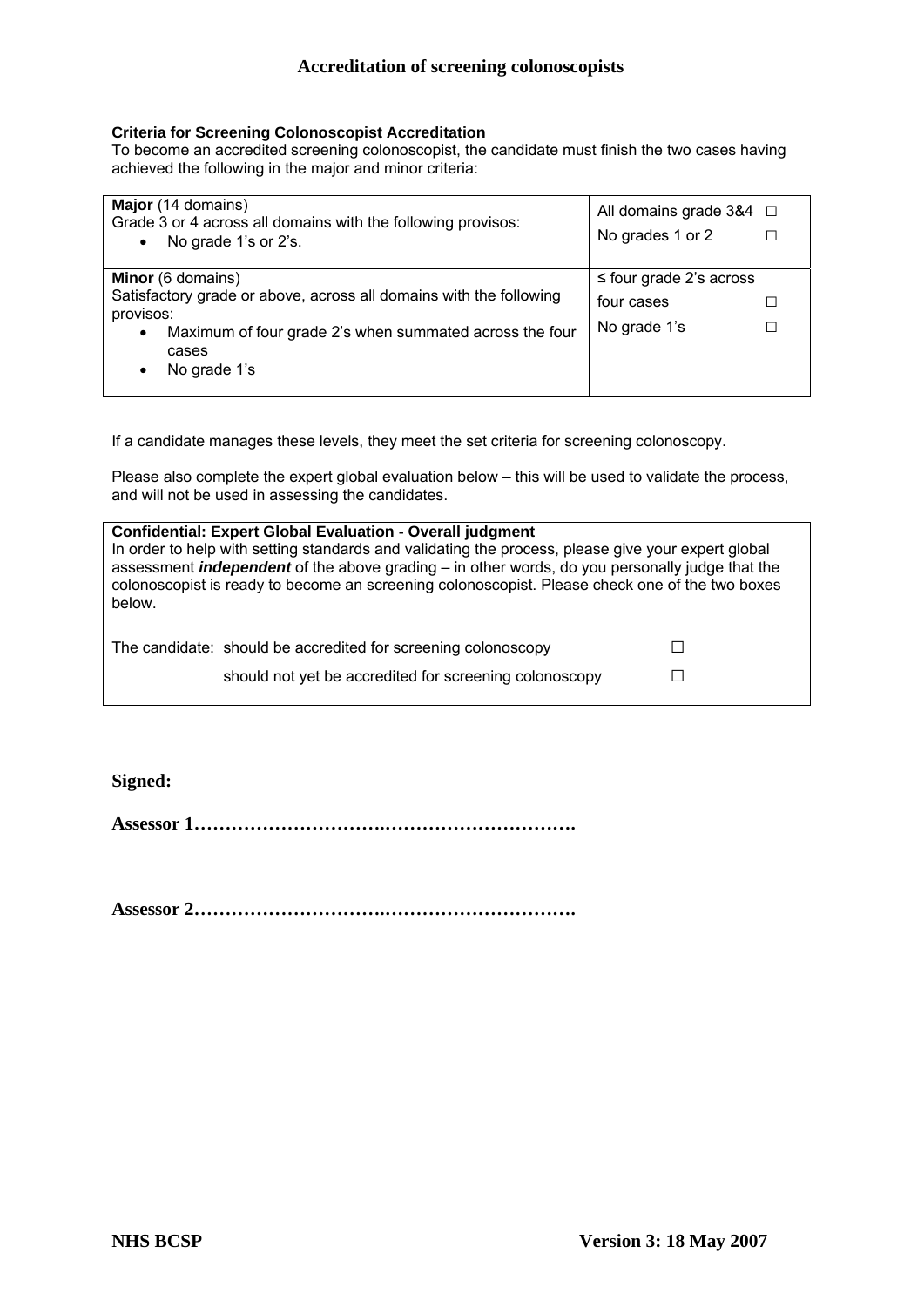## **CRITERIA FOR ACCREDITATION AND GRADE DESCRIPTORS**

To become an accredited screening colonoscopist, the candidate must finish the cases having achieved the following in the major and minor criteria:

**Major** (14 domains)

Satisfactory grade or above, across all domains with the following provisos:

• No Borderline or Unsatisfactory grades

## **Minor** (6 domains)

Satisfactory grade or above, across all domains with the following proviso:

• Maximum of 4 Borderline grades

or

• 2 Unsatisfactory grades when summated across the two assessors; i.e. a U is equivalent to 2 B's

## **GRADE DESCRIPTORS FOR DOPS**

Descriptors for each grade in all four domains are given below to improve consistency of grading. The key descriptor level is "Grade 3". "Grade 4" assumes achievement of all components at the "3" level and some achievement above this.

The descriptors set expectations for the performance in each domain, but should be used as a guide – colonoscopists do not have to meet all criteria in each descriptor to achieve a grade in that domain.

### **Assessment, Consent and Communication**

**4 –** Complete and full explanation in clear terms including proportionate risks and consequences with no omissions of significance, and not unnecessarily raising concerns. No jargon. Encourages questions by verbal and non verbal skills and is thoroughly respectful of individual's views, concerns, and perceptions. Good rapport with patient. Seeks to ensure procedure is carried out with as much dignity and privacy as possible. Clear and appropriate communication throughout procedure and afterwards a thorough explanation of results and management plan.

**3 –** Good clear explanation with few significant omissions, covering key aspects of the procedure and complications with some quantification of risk. Little jargon, and gives sufficient opportunity for questions. Responds to individual's perspective. Aware of and acts to maintain individual's dignity. Appropriate communication during procedure including warning patient of probable discomfort. Satisfactory discussion of results and management plan with adequate detail.

**2 –** Explains procedure but with several omissions, some of significance. Little or no quantification of risk, or raises occasional unnecessary concerns. Some jargon and limited opportunity for questions or sub-optimal responses. Incomplete acknowledgement of individual's views and perceptions. A few lapses of dignity only partially or tardily remedied. Occasional communication during the procedure and intermittent warnings of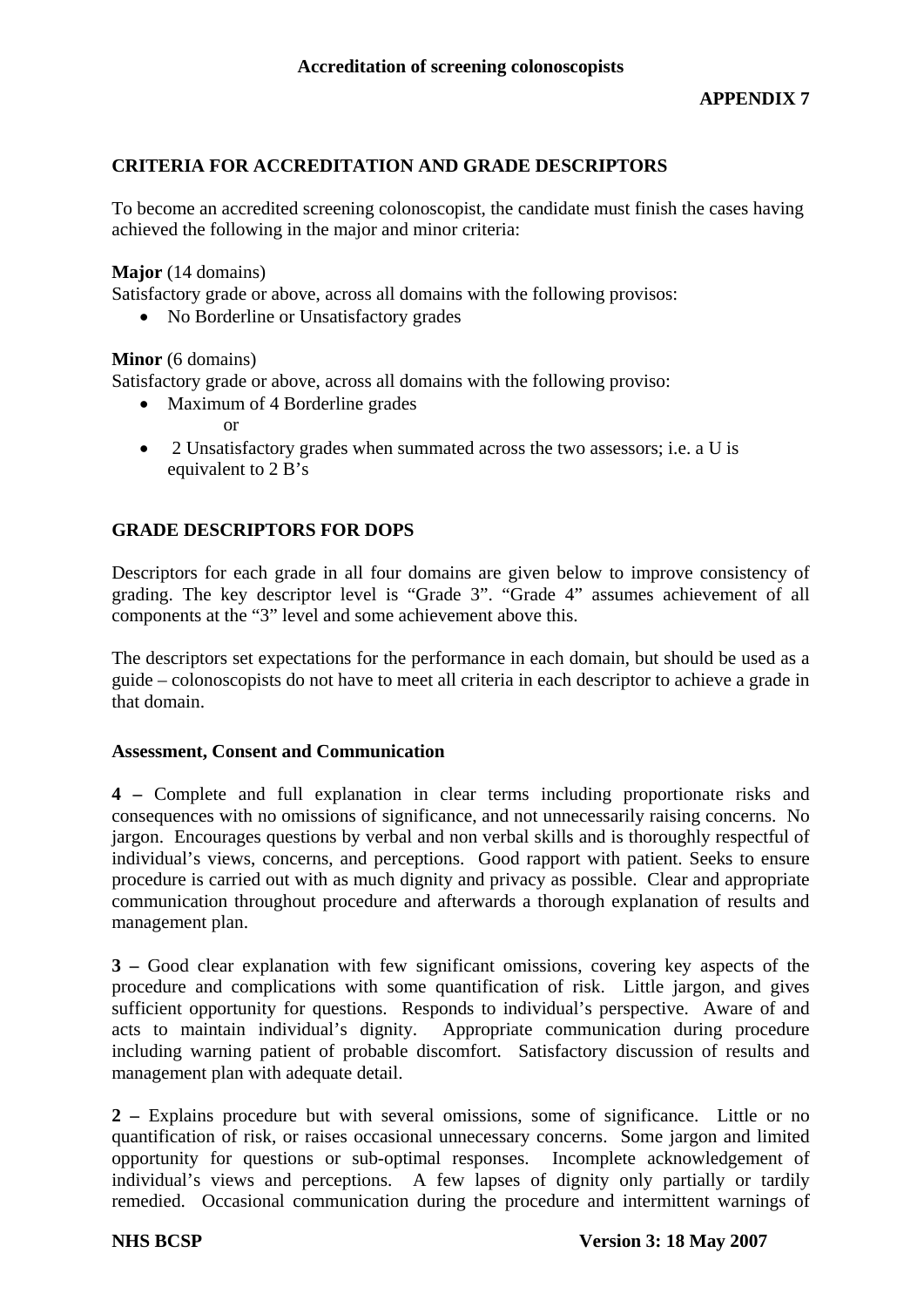impending discomfort. Barely adequate explanation with some aspects unclear, inaccurate or lacking in detail.

**1 –** Incomplete explanation with several significant omissions and inadequate discussion, lacking quantification of risks or raising significant fears. Uses a lot of jargon or technical language; minimal or no opportunity for questions. Fails to acknowledge or respect individual's views or concerns. Procedure lacks dignity and there is minimal or no communication during it. Explanation of results and management is unclear, inaccurate or lacking in detail without opportunity for discussion.

## **Safety and Sedation**

**4 –** Safe and secure IV access with doses of analgesia and sedation according to patient's age and physiological state, clearly checked and confirmed with nursing staff. Patient very comfortable throughout. Oxygenation and vital signs monitored continually as appropriate, remaining satisfactory throughout or rapid and appropriate action taken if sub-optimal. Clear, relevant and proactive communication with endoscopy staff.

**3 –** Secure IV access with a standard cannula and appropriate dose of analgesia and sedation within current guidelines, checked and confirmed with nursing staff. Patient reasonably comfortable throughout, some tolerable discomfort may be present. Oxygenation and vital signs regularly monitored and satisfactory throughout, or appropriate action taken. Clear communication with endoscopy staff.

**2 –** IV access acceptable with just satisfactory analgesia and sedation incompletely confirmed or checked with nursing staff, patient too sedated or too aware and in discomfort. Oxygenation and vital signs monitored but less frequently than appropriate or parameters occasionally unsatisfactory with action taken only after prompting or delay. Intermittent or sub optimal communication with endoscopy staff.

**1 –** Insecure or absent IV access or butterfly used; inadequate or inaccurate check of analgesia and sedation. Patient significantly under- or over-sedated or needing use of a reversal agent because of inappropriate dosaging. Patient in discomfort much of the time, or significant periods of severe discomfort. Oxygenation and vital signs rarely or inadequately monitored and mostly ignored even if unsatisfactory. Minimal or significantly flawed communication with endoscopy staff.

## **Endoscopic Skills During Insertion and Withdrawal**

**4 –** Excellent luminal views throughout the vast majority of the examination, with judicious use of "slide-by". Skilled torque steering and well judged use of distension, suction and lens clearing. Rapid recognition and resolution of loops. Quick to use position change or other manoeuvres when appropriate. Immediately aware of patient discomfort with rapid response. Smooth scope manipulation using angulation control knobs and torque steering.

**3 –** Check scope functions, performs PR. Clear luminal view most of the time or uses slideby appropriately. Appropriate use of the angulation control knobs. Uses torque steering adequately. Aids progress using distension, suction and lens washing. Recognises most loops quickly and attempts logical resolution. Good use of position changes to negotiate difficulties. Aware of any discomfort to patient and responds with appropriate actions. Timely completion of procedure, not too quickly or too slowly for the circumstances.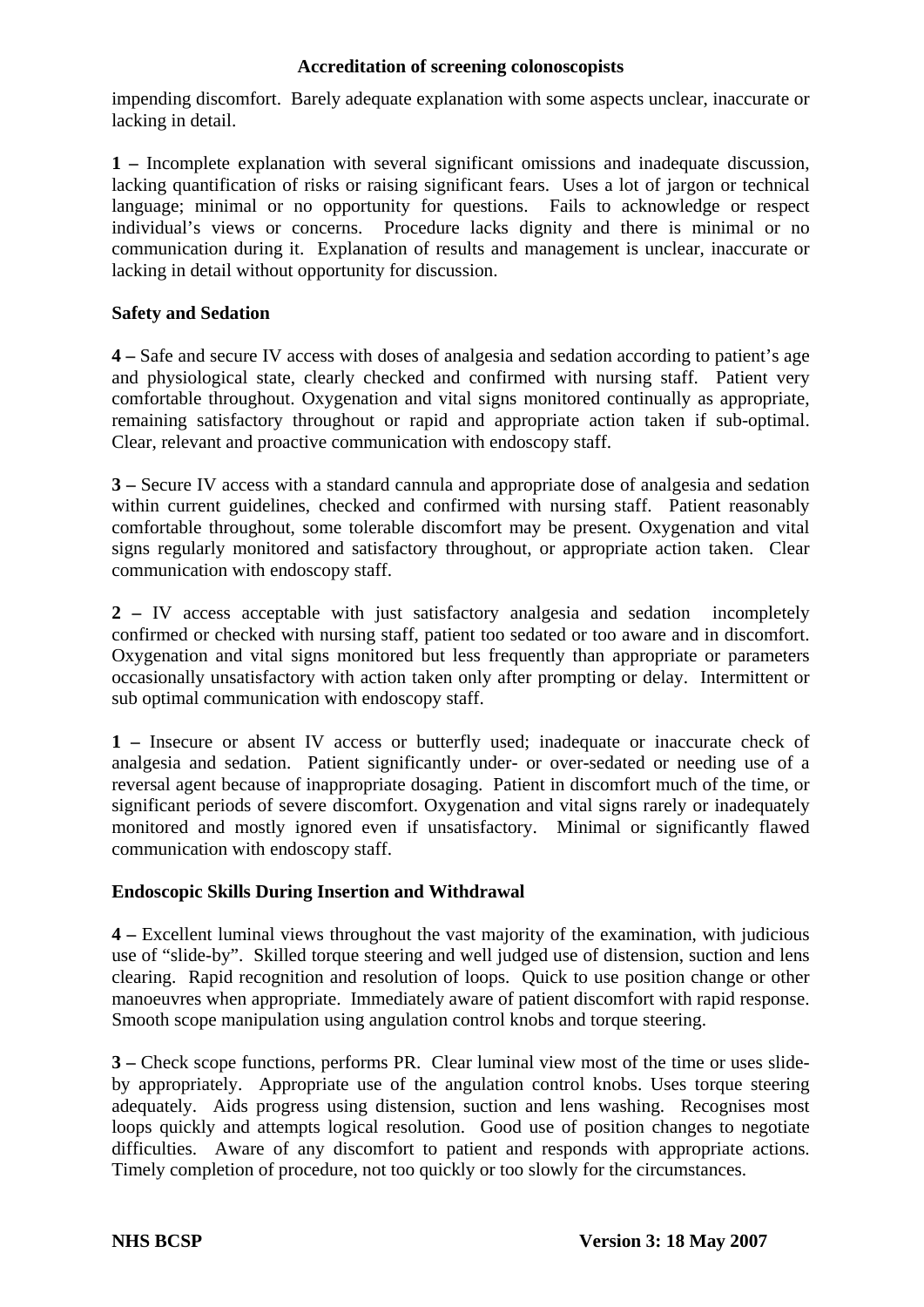**2 –** Omits scope check or PR. Luminal views lost a little more than desirable or uses slide-by a little too long or frequently. Could torque steer usefully more often or more effectively. Some under or over distension or lack of lens washing. Recognises most loops with reasonable attempts at resolution. Use of position change or other manoeuvres occasionally late or inappropriately. Aware of and responsive to patient but may be slow to do so. Procedure slightly too fast or too slow.

**1 –** Omits to check scope or rectal examination. Luminal views frequently lost for long periods and pushes on regardless. Little or no use of torque steering. Under- or overdistension of bowel, or fails to attempt lens clearing. Recognises loops late or not at all and little or no structured attempt to resolve them. Inappropriate or no use of position change or other manoeuvres. Barely aware of patient's status, or very tardy / inappropriate / no response to discomfort. Completes examination too quickly or takes far too long.

### **Diagnostic and Therapeutic Ability**

**4 –** Excellent mucosal views throughout the majority of the procedure. Recognition of all caecal landmarks present or rapidly identifies incomplete examination. Faecal pools fully suctioned. Retroflexes in rectum. Thorough assessment and accurate identification of pathology present. Skilled and competent management of diathermy and therapeutic techniques. Rapid recognition and appropriate management of complications.

**3 –** Adequate mucosal visualisation with only occasional loss or sub-optimal views unless outwith control of endoscopist (eg stool, severe diverticular disease). Faecal pools adequately suctioned. Attempts to retroflex in rectum. Correctly identifies caecal landmarks or incomplete examination. Accurately identifies pathology and manages appropriately according to current guidelines. Correct and safe use of diathermy and therapeutic techniques. Rapid recognition of complications with safe management.

**2 –** Mucosal views intermittently lost for more than desirable periods. Recognises most caecal landmarks present or eventually identifies an incomplete examination. Most pathology identified with occasional missed or mis-identified lesions. Just acceptable use of diathermy and therapeutic tools with some sub optimal use. Delayed or incomplete recognition of complications or sub-optimal management.

**1 –** Frequent or prolonged loss of mucosal views. Incorrect identification of caecal landmarks, or fails to recognise incomplete examination. Misses significant pathology, or inappropriate management that may endanger patient or contravenes guidelines. Unsafe use of diathermy and therapeutic techniques. Fails to recognise or significantly mis-manages complications to the detriment of the patient.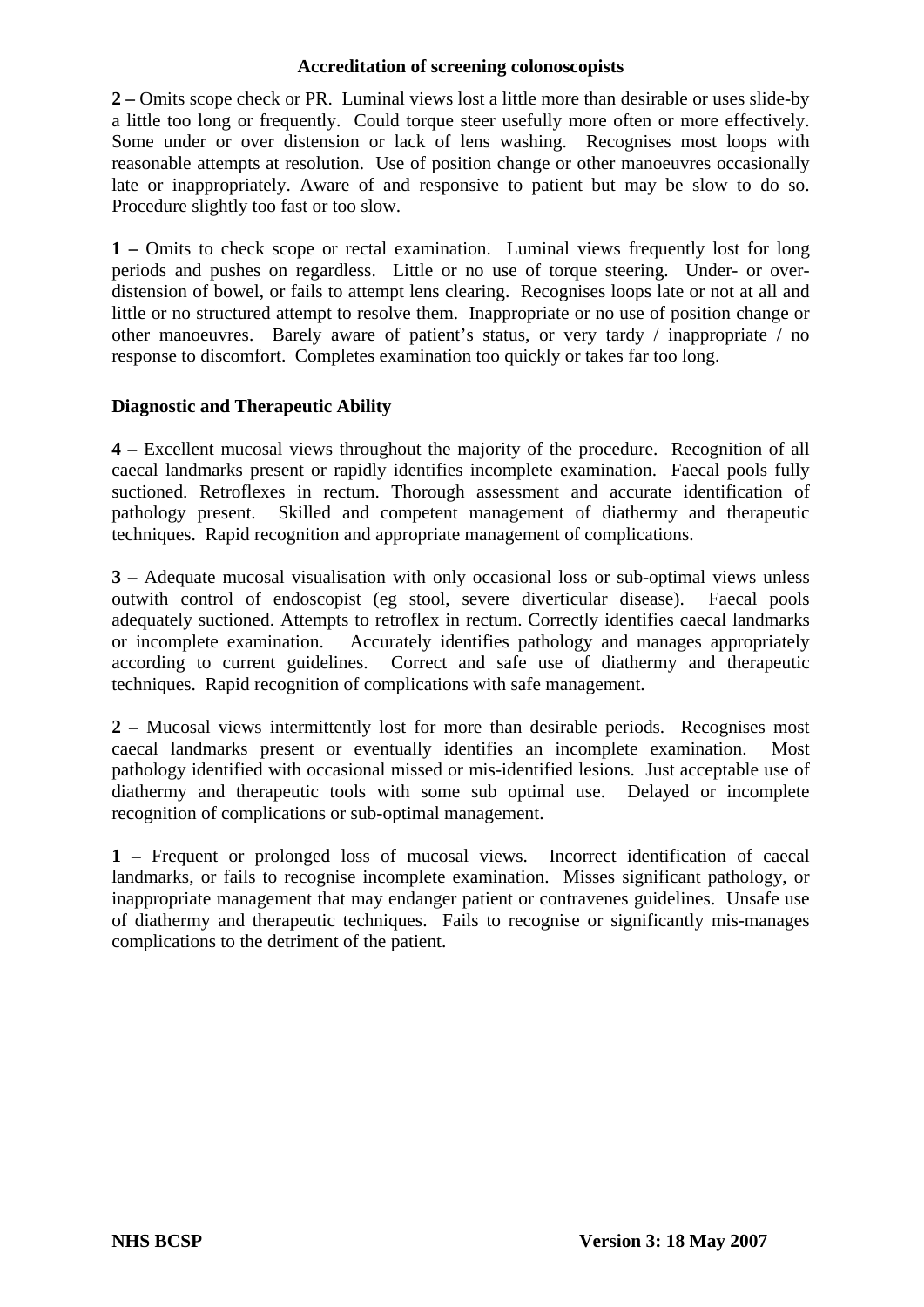## **DOPS FEEDBACK FORM**

*To be viewed in conjunction with the DOPS assessment form and comments*.

**Candidate's name** ………………………**Date of assessment** ………………

### **Relative strengths**

1.

2.

3.

# **Areas for focus or what candidate may do differently next time**

1.

2.

3.

## **Suggested development needs; areas for focus at base Trust; /additional comments**